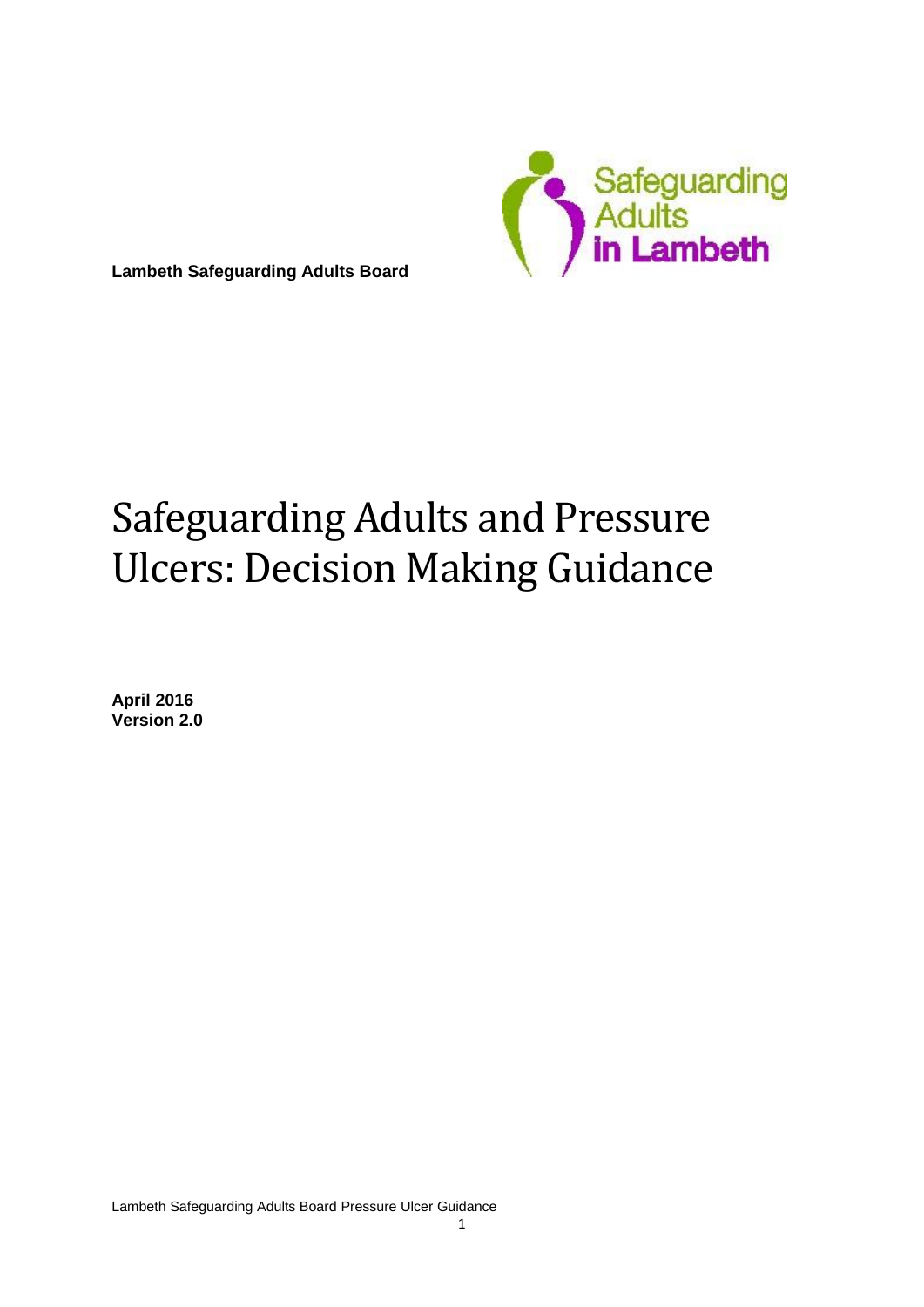#### **1.0 Introduction**

- 1.1 This is guidance to support decisions about
	- whether the response to concerns about pressure ulcer care need to be referred for consideration for a safeguarding enquiry,
	- how safeguarding enquiries regarding pressure ulcer care can best be undertaken
	- how such enquiries can be aligned with clinical governance and other processes, and
	- how partner agencies can best work together to ensure the wellbeing of people at risk of pressure wounds is promoted.
- 1.2 Skin damage has a number of causes, some relating to the individual person, such as poor medical condition, non-compliance with recommendations or self-neglect and others relating to external factors such as poor care, ineffective multi-disciplinary team working, and lack of appropriate resources, including equipment and staffing. It is recognised that not all skin damage can be prevented and therefore the risk factors in each case should be reviewed on an individual basis to help decide whether a safeguarding adults concern should be referred to the local authority.

#### **2.0 Scope**

- 2.1 This guidance should be applied to pressure ulcers reported by anyone including carers, relatives and patients, as any pressure ulcer where the harm has occurred as a result of neglect or acts of omission should be investigated no matter who reports it.
- 2.2 Those working with people with pressure ulcers should also refer to:
	- their own organisation's policies and procedures on pressure ulcers
	- their own organisation's policies and procedures on safeguarding adults
	- other relevant local and national guidelines, protocols and policies such as NICE Guidance and incident reporting policies

#### **3.0 Background**

- 3.1 The framework in law for safeguarding adults work is the Care Act 2014 and the Care and Support statutory guidance which accompanies it.
- 3.2 The policy context is the London safeguarding adults policy and procedure, and the various policies and procedures of local safeguarding adults boards and partner agencies, which are all broadly in line with the Care Act 2014 and the London policy and procedure on safeguarding adults.
- 3.3 For the purposes of Lambeth Safeguarding Adults Board, this guidance replaces the "Safeguarding Adults and Skin Damage Protocol" issued by Lambeth and Southwark Safeguarding Adults Boards in 2010.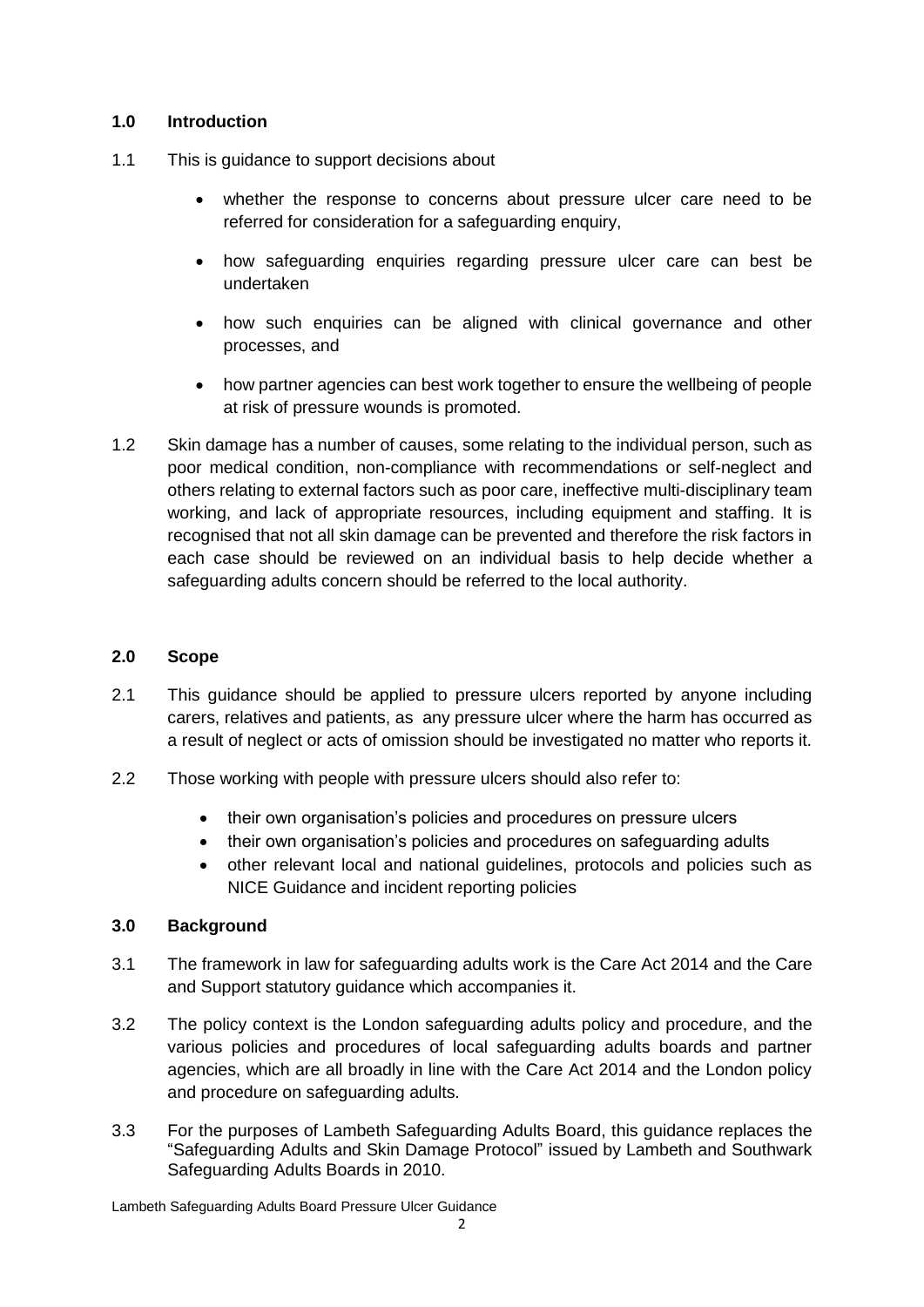## **4.0 Making safeguarding personal and pressure ulcers**

"Making Safeguarding Personal" is a sector-led initiative in adult social care which aims to improve safeguarding adults work so it is more person-centred and outcomesfocused. Both Southwark and Lambeth Councils are participants. The principles of Making Safeguarding Personal are applied in practice by:

- Establishing early on what outcomes the person wants
- Keeping them involved throughout the process, checking if the outcomes they want remain the same, and that they are on track to be met
- Checking at the end whether their outcomes were met or not
- 4.1 Challenges may come from involving someone when they are unwell or in pain. This might be addressed by:
	- Delaying some element of their involvement until they are better able to manage it
	- Ensuring that if the person can't be directly involved there can be some representation of them in the process such as by friends, family or advocacy

## **5.0 Deciding whether to refer a safeguarding concern regarding pressure ulcers**

5.1 The test for whether there should be a safeguarding enquiry is set out in section 42 of the Care Act 2014. This says that the local authority must ensure there is a safeguarding enquiry where it has reasonable cause to suspect that an adult in its area (whether or not ordinarily resident there)

 has needs for care and support (whether or not the authority is meeting any of those needs)

• is experiencing, or is at risk of, abuse or neglect, and

 as a result of those needs is unable to protect himself or herself against the abuse or neglect or the risk of it.

- 5.2 The Care Act 2014 says that, if these tests are met, then the local authority must make, or cause to be made, whatever enquiries are necessary to enable it to decide what action, if any, needs to be taken and if so, who by. Other partner agencies must refer matters that may meet the tests in section 42 of the Care Act to the local authority.
- 5.3 The Care and Support statutory guidance makes clear there are some factors which are not relevant to the decision whether to refer a safeguarding concern to the local authority
	- It does not matter whether or not the person at risk of abuse has the capacity to make relevant decisions (paragraph 14.6 of the statutory guidance)
	- It does not matter whether or not the abuse or neglect is thought to be have been intentional (paragraph 14.32 of the statutory guidance)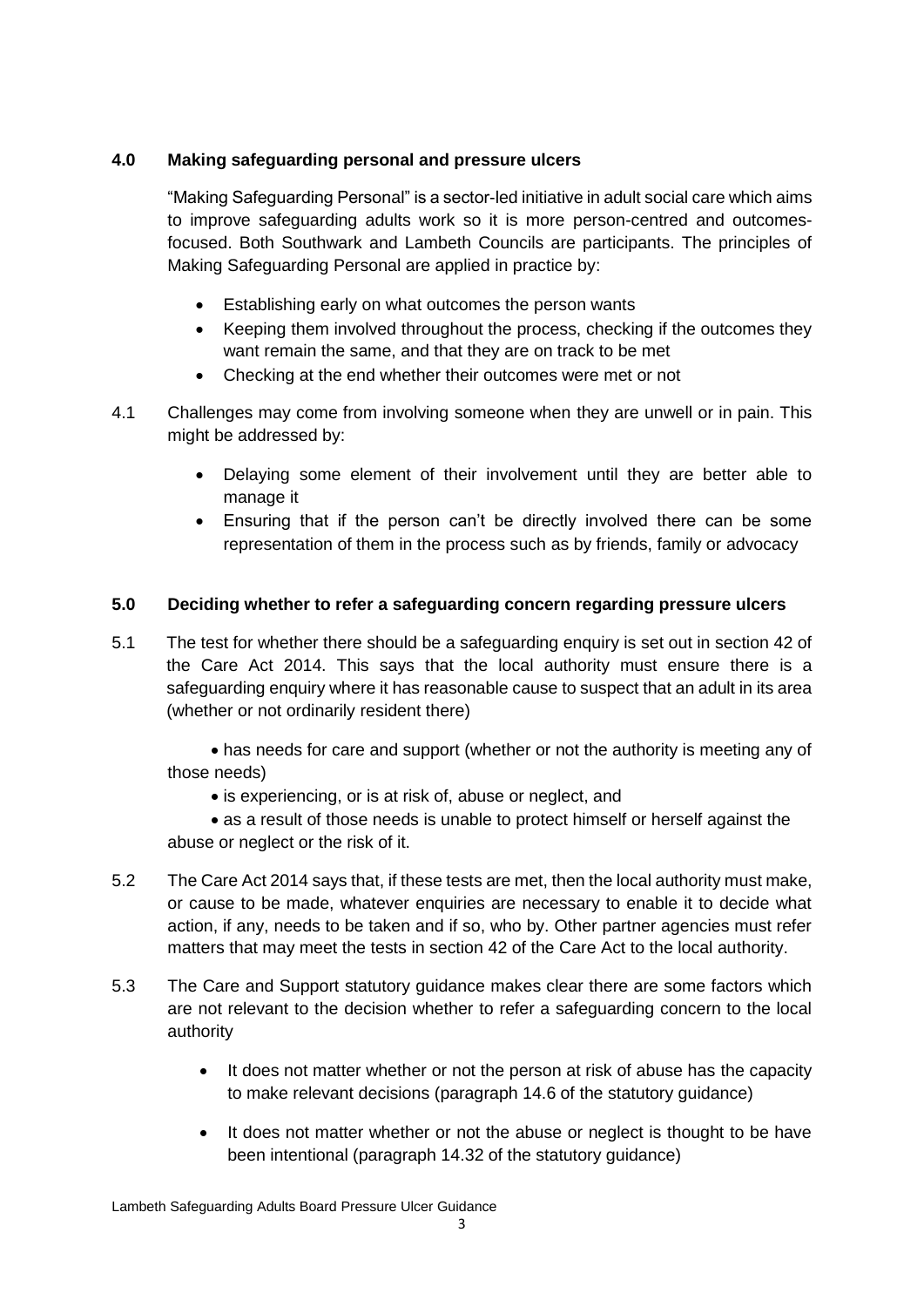- It is not for front line staff to second-guess the outcome of an enquiry in deciding whether or not to share their concerns (paragraph 14.169 of the statutory guidance)
- 5.4 In many circumstances the decision whether or not to refer a safeguarding adults concern to the local authority will be a straightforward one. Where it is not, consideration should be given to using the assessment and decision making guidance tool in Appendix 1 or a similar tool. What tool is used will be organisation specific but the outcome must be patient centred and personalised. The Mini RCA used for this purpose by Guys and St Thomas' can be found in Appendix 2.
- 5.5 Local arrangements will need to be put in place in each organisation to set out the practical arrangements such as when people are expected to use the tool, who will do so, and how this will be recorded. Local arrangements should also address things like the expectations around training and support of those completing the tool, and quality assurance arrangements.
- 5.6 If further advice or support is needed with regards to making the decision to refer to the local authority, the safeguarding adults lead or Head of Safeguarding within the organisation should be contacted. If the matter is still unclear, contact the local authority for advice.

## **6.0 Timeliness in using the tool**

6.1 The assessment and decision making guidance tool should be completed as soon as is practicable, and should not cause undue delay in reaching a decision about whether to refer a safeguarding adults concern to the local authority, nor should it delay the making of such a referral. There are expectations about timeliness in the London Safeguarding Adults policy and procedure, and there may be local expectations such as within particular organisations. What is important is that the patient involved in the incident is safe and receiving appropriate care and treatment and that there is no foreseeable risk to the patient and others.

#### **7 Obtaining relevant information**

- 7.1 When answering the questions on the assessment and decision guidance tool, you should consider whether you have available all the relevant information and, if not, what needs to be done to obtain it. These example scenarios illustrate some of the options available
	- If the pressure wound developed while a person was living in a care home or was a patient in a hospital, and the concerns about abuse and neglect relate to their time in that place, then it is likely that service will have available all the relevant information
	- If a person is living in a care home and has developed a pressure wound while there, and the concerns about abuse and neglect relate to their time there, but another service may have some information that would be of use in completing the assessment and decision making guidance tool, then the person completing that tool might decide to ask that other service for the relevant information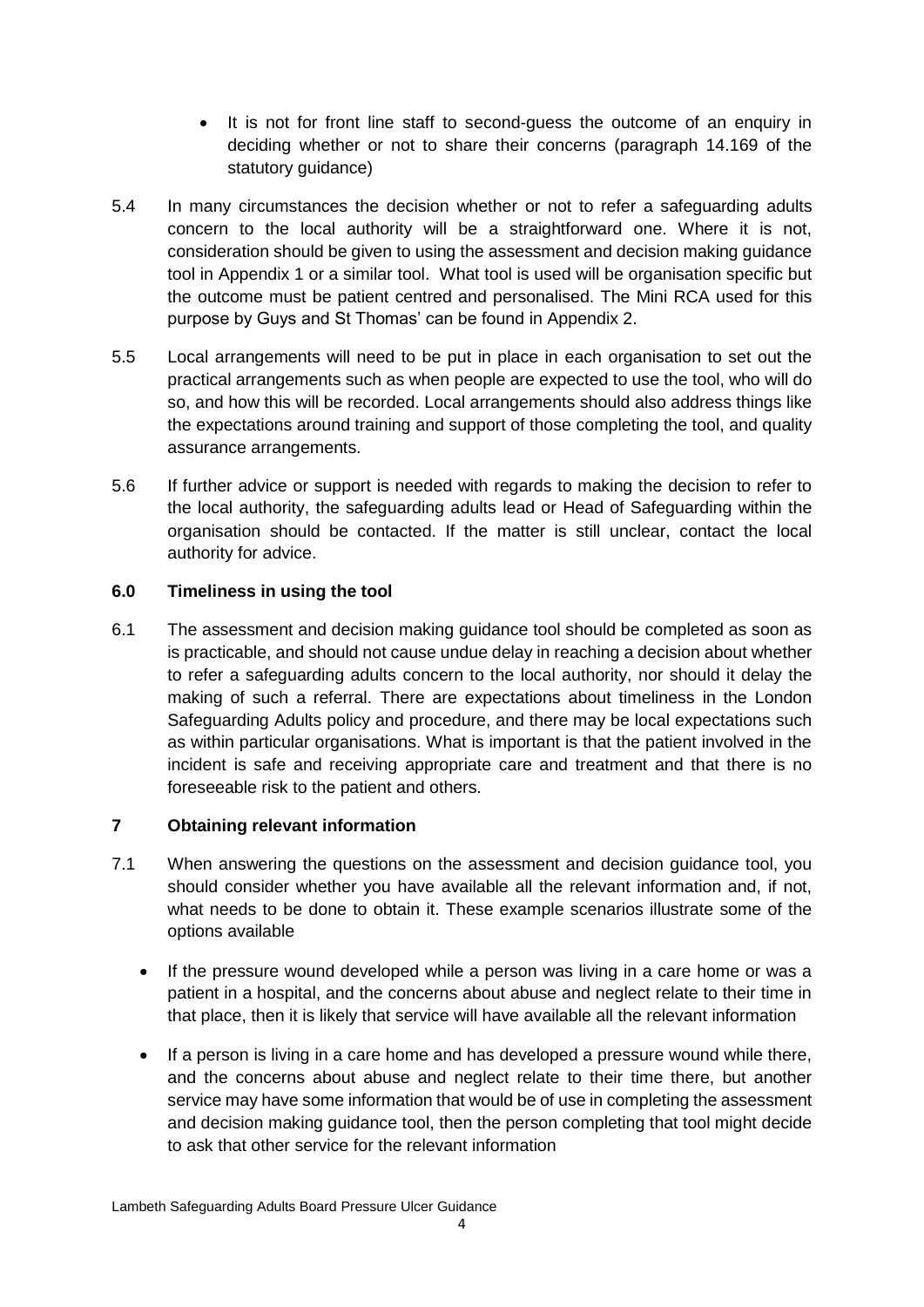- If a person has arrived at hospital with pressure wounds need to align wounds to ulcers and keep document with the same wordage and there were concerns that these may be related to abuse or neglect by health or social care services involved in their care previously then there may be
	- A need to contact that other service to obtain information that will inform the immediate care and treatment for that person
	- A need to put the concerns in to the multi-agency safeguarding adults framework by making a referral to the local authority, which can enable the pulling together of information across agencies

## **8 Pressure Ulcer incidents and Safeguarding Enquiries**

- 8.1 When a safeguarding concern meets the tests in section 42 of the Care Act, the local authority has a duty to
	- Make, or cause to be made, the necessary enquiries
	- Decide what actions, if any, are required and who by
- 8.2 The set of enquiries required to respond to a particular situation are referred to, collectively, as the Safeguarding Enquiry. The objectives of a Safeguarding Enquiry are to:
	- establish facts;
	- ascertain the adult's views and wishes;
	- assess the needs of the adult for protection, support and redress and how they might be met;
	- protect from the abuse and neglect, in accordance with the wishes of the adult;
	- make decisions as to what follow-up action should be taken with regard to the person or organisation responsible for the abuse or neglect; and
	- enable the adult to achieve resolution and recovery.
- 8.3 Where a safeguarding concern relates to a pressure ulcer, the local authority is likely to be dependent on partners in health care services who have the relevant expertise. Typically the elements of a safeguarding enquiry in such a situation might include
	- The local authority undertaking an assessment of the person's need for care and support under s9 of the Care Act 2014
	- A clinical governance process such as a Serious Incident investigation, where the concerns relate to the provision of health care. This might include a root cause analysis undertaken by someone such an experienced RGN and supported by a senior nurse.
	- Where there are concerns about the actions of an employee of a health provider, social care service or other organisation, the employer of that person may use relevant processes to examine the actions of that person and reach a judgement on those, and contribute relevant information arising to the Safeguarding Enquiry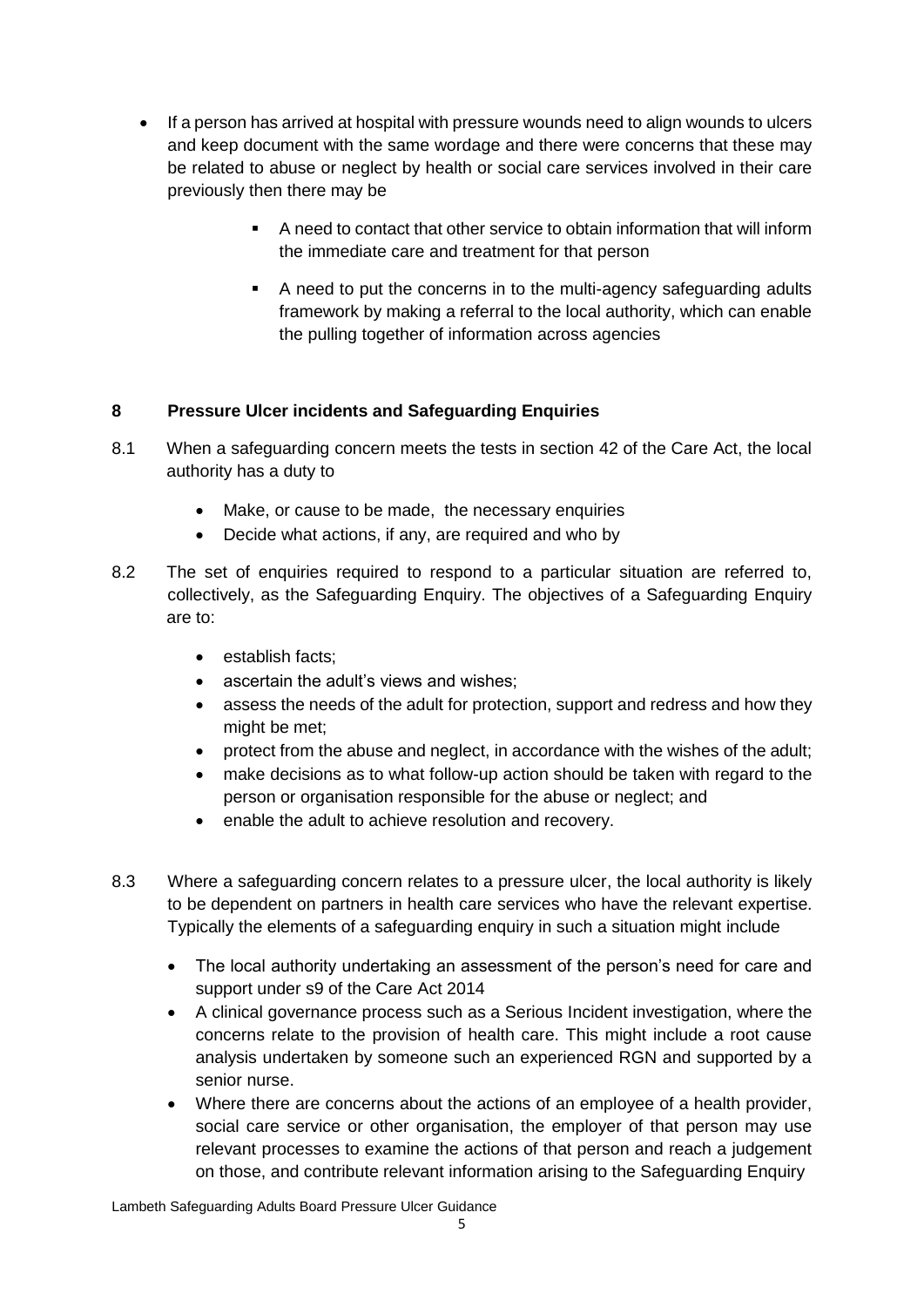- Those responsible for the provision of health services, social care services or any other relevant service to the matter in hand may undertake some management investigation or use some other process such as a quality assurance process
- Commissioners or those with a contract management role may have a contribution to make
- Where there may have been a crime there may be a role for the Police or some other body with a relevant power such as the Health and Safety Executive or local Trading Standards
- Where the person who has experienced or been at risk of abuse and neglect raises concerns, or someone does so on their behalf, there may be a role for a complaints process
- 8.4 This is not an exhaustive list, and the local authority may involve others as appropriate in its decision making about what will comprise the Safeguarding Enquiry in any particular instance.

8.5 When arranging for other processes to contribute to a safeguarding enquiry, consideration needs to be given to

 The local authority ensuring there are clear expectations about the breadth and depth of each element contributing to the Safeguarding Enquiry, so that the various elements cover the range of what is needed and there are no gaps

 The local authority ensuring there are clear expectations about the timing and sequencing of the actions needed

 Ensuring there is a role for the local authority in quality assurance and sign-off of each of the elements that are contributing to the safeguarding enquiry

 There is a process in place for aggregating the information from the various elements of the enquiry and analysing it so that gaps, discrepancies and such like can be addressed

 Having clarity about how the decision making about what actions, if any, are required and who by will be carried out and communicated

# **9 Making for a useful Safeguarding Enquiry**

9.1 How useful the actions arising from a Safeguarding Adults Enquiry are is greatly determined by how effective that Enquiry has been. In turn, this is greatly determined by how well the planning of the Enquiry has been done.

- Planning
	- o A multi-agency plan needs to involve consultation with the relevant agencies. A conversation between the IO and the SAM is not usually going to be enough.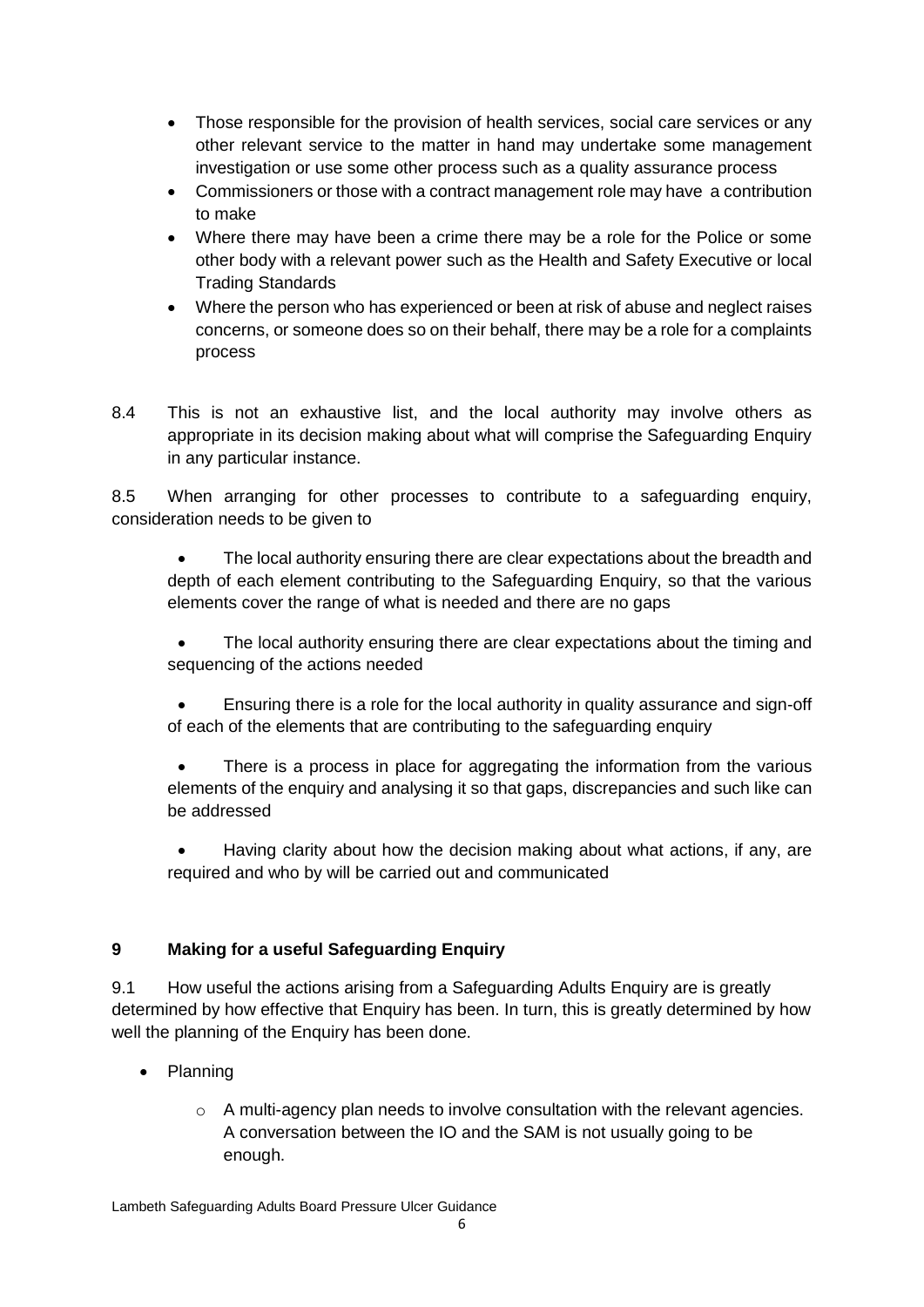- $\circ$  The person with the need for care and support should be involved. They should know what is going on, and the planning should be informed by a clear understanding of what outcomes they want from the process.
- $\circ$  The presenting situation should be looked at critically, rather than accepting any presenting narrative without scrutiny. Ask what are the range of explanations for what has been seen, and what information will be needed to choose between those explanations.
- $\circ$  There should be clarity about who is doing what. The RASCI model can be useful for this
- **Enquiring** 
	- o Make sure the parts of the enquiry are being done by someone who has the knowledge and expertise to make sense of what they are looking at and to be able to answer the questions "Was what happened OK? If not, what should have been done? Why did it not happen that way?"
	- $\circ$  Keep the momentum going and don't let things drift. A delayed enguiry will take more effort and has a much poorer chance of producing a useful outcome
- Developing the safeguarding plan
	- $\circ$  If the root causes have been identified well, then the actions needed should be easier to identify
	- o But critically appraise the safeguarding plan. Ask "does it really address the causes of the situation?", and don't just come up with a list of the 'usual suspects' as an action plan. For example, if the absence of a policy, or the content of one, were not the cause of a problem, then writing or revising one won't address the issue.
	- o If something has gone wrong it can be important to distinguish between whether the cause sits with an organisation or with the actions or inactions of individuals. There are good models which can help determine these, so make use of them if needed.
- Reviewing the safeguarding plan
	- o A safeguarding plan won't have an impact if it is not put in to action. Having a good review process can be essential to ensuring this particularly if there is no other existing process that will review the actions that have been identified, or if they spread across a number of organisations or areas of responsibility

#### **10 Prevention**

• Spotting patterns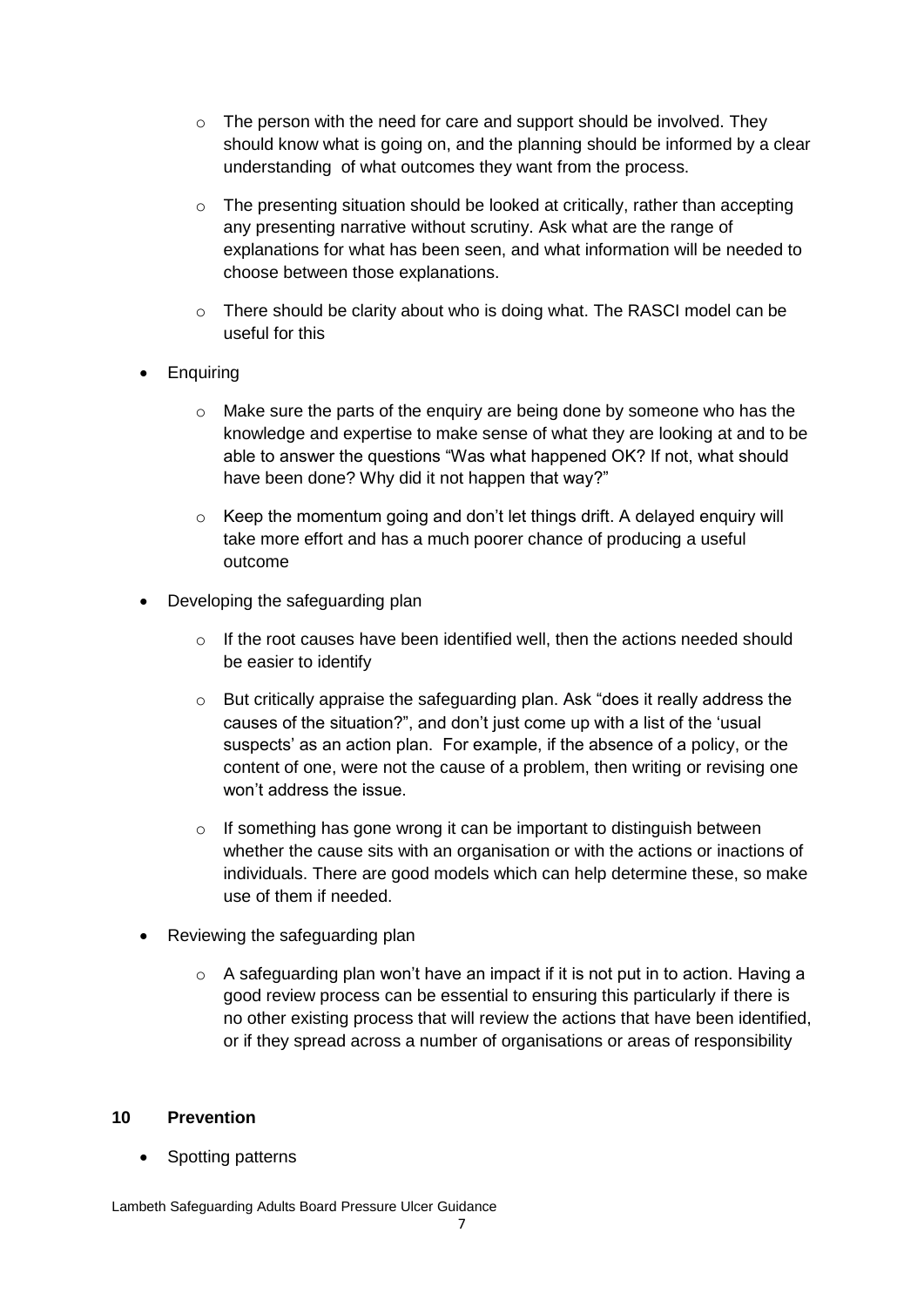- $\circ$  There are a number of issues that can help with spotting patterns
- o Tissue Viability Nurses have an important role
	- Within hospitals, they will be aware of all serious pressure ulcers
	- **I.** In community health services in Lambeth and Southwark, they will know of all pressure ulcers known to community health services, whether in people's own homes or for people living in care homes, or arising in care homes with nursing
- $\circ$  There should be effective systems in place that allow for aggregation of the information about instances of pressure wounds, and this information should be routinely used by
	- **Community and acute health service providers**
	- Commissioners of community and acute health services
	- Commissioners of care homes
- The role of social care services
	- $\circ$  Home care and care home workers will often be well-positioned to spot and respond to pressure ulcers. Provider services need to ensure their staff know what to look out for and what do if a pressure wound has or is at risk of developing
	- $\circ$  Social workers and social care assessors need to know how to take account of the risks of pressure ulcers when assessing people and planning their care with them
- The role of the Safeguarding Adults Board and the Health and Wellbeing Board
	- $\circ$  The HWWB Boards need to receive assurance that appropriate measures are in place to reduce the likelihood of pressure ulcersoccurring. The Safeguarding Adults Boards will need assurance that concerns that pressure wounds have resulted from abuse and neglect are spotted and are responded to appropriately. Health and social care services and their commissioners will need to provide the Boards with the appropriate assurances, and there will be local arrangements for this.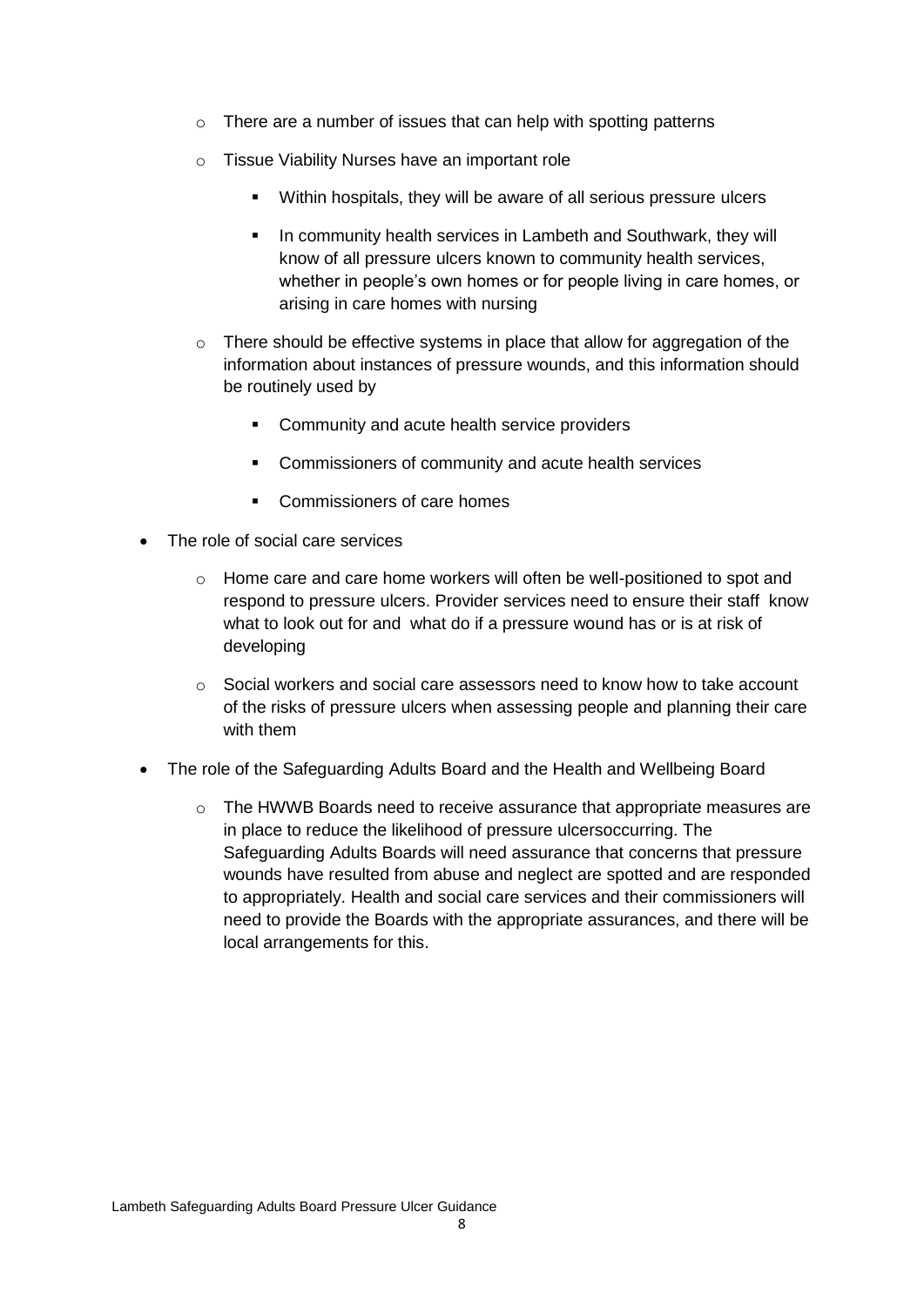# **Appendix A: NHS England decision making guidance tool, and notes on its use**

|                                                                | Details of individual with pressure ulcer(s) |                                                            |  |  |  |  |  |  |
|----------------------------------------------------------------|----------------------------------------------|------------------------------------------------------------|--|--|--|--|--|--|
| First name                                                     |                                              | Last name                                                  |  |  |  |  |  |  |
| D.O.B                                                          |                                              | <b>NHS Number</b>                                          |  |  |  |  |  |  |
| <b>Address</b>                                                 |                                              | Local authority of<br>usual residence                      |  |  |  |  |  |  |
|                                                                |                                              | Persons completing decision guide for safeguarding concern |  |  |  |  |  |  |
| Department/Base<br>/Address                                    |                                              | <b>Organisation Name</b>                                   |  |  |  |  |  |  |
|                                                                |                                              | <b>Telephone Number</b>                                    |  |  |  |  |  |  |
| Name of assessing<br>nurse (PRINT)                             |                                              |                                                            |  |  |  |  |  |  |
| <b>Job Title</b>                                               |                                              | Signature                                                  |  |  |  |  |  |  |
| Name of second<br>assessor (PRINT)                             |                                              |                                                            |  |  |  |  |  |  |
| <b>Job Title</b>                                               |                                              | Signature                                                  |  |  |  |  |  |  |
| Date and Time<br>assessors<br>witnessed pressure<br>ulceration |                                              | Date / time of<br>completing<br>documentation/referral     |  |  |  |  |  |  |

|                                    | Synopsis of concern regarding pressure ulceration and safeguarding |  |  |  |  |  |
|------------------------------------|--------------------------------------------------------------------|--|--|--|--|--|
| State site and category/ grade of  |                                                                    |  |  |  |  |  |
| all pressure ulcer(s)              |                                                                    |  |  |  |  |  |
| Decision guide Score               |                                                                    |  |  |  |  |  |
| Summary of concerns about          |                                                                    |  |  |  |  |  |
| abuse or neglect or the risk of    |                                                                    |  |  |  |  |  |
| these                              |                                                                    |  |  |  |  |  |
| Rationale for decision whether a   |                                                                    |  |  |  |  |  |
| safeguarding adults referral is to |                                                                    |  |  |  |  |  |
| be made                            |                                                                    |  |  |  |  |  |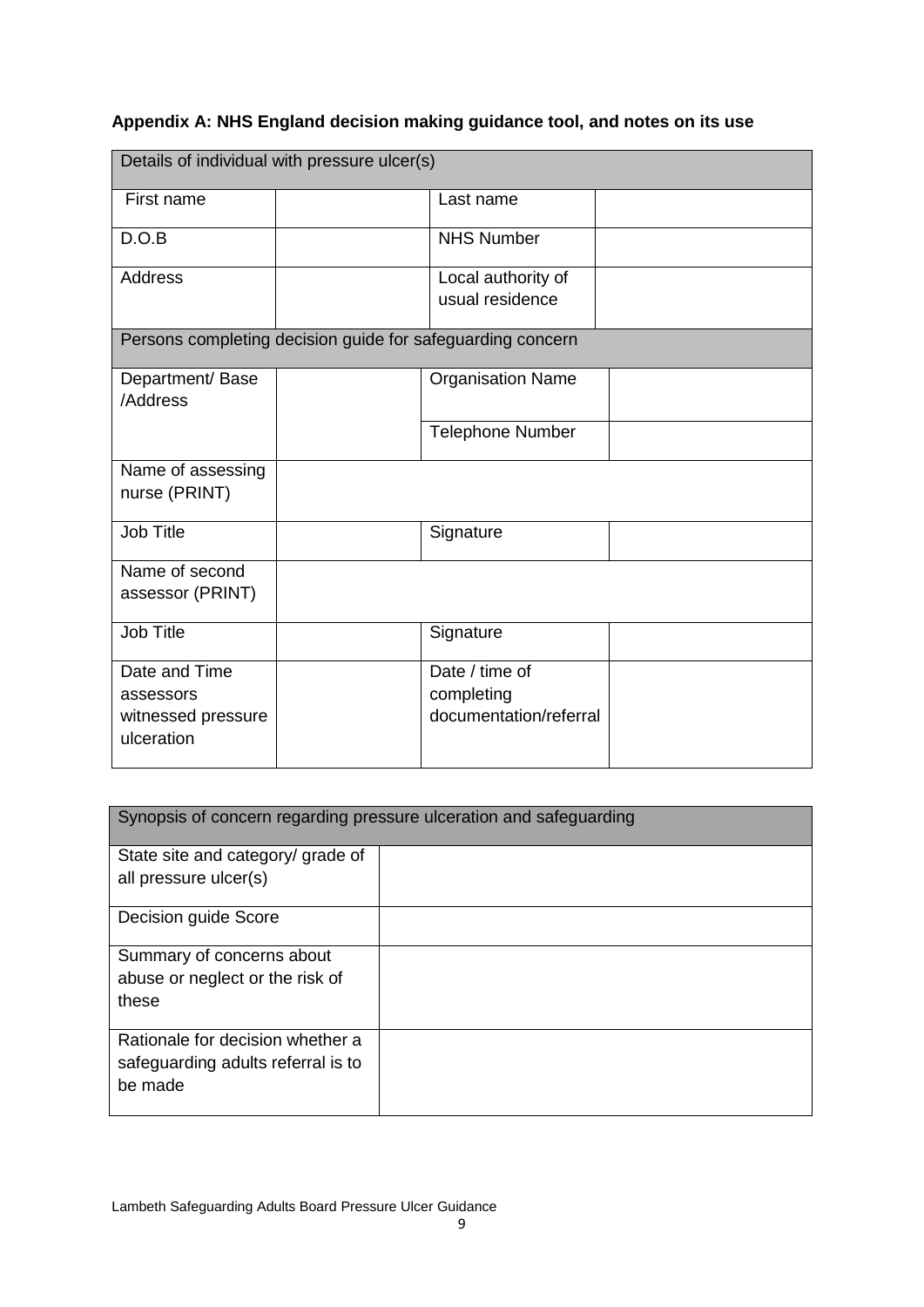| Safeguarding adults referral | <b>Yes</b> |
|------------------------------|------------|
| required                     | <b>No</b>  |
|                              |            |

|                | Adult Safeguarding Decision Guide for patients with pressure ulcers |                                                                       |  |                              |                                                                                      |  |              |                   |  |
|----------------|---------------------------------------------------------------------|-----------------------------------------------------------------------|--|------------------------------|--------------------------------------------------------------------------------------|--|--------------|-------------------|--|
|                | <b>Patient</b>                                                      |                                                                       |  | <b>Patient</b>               |                                                                                      |  | Date tool    |                   |  |
|                | <b>Name</b>                                                         |                                                                       |  | <b>Number</b>                |                                                                                      |  | completed    |                   |  |
|                | <b>Person</b>                                                       |                                                                       |  |                              | <b>Role and</b>                                                                      |  |              |                   |  |
|                | completing<br>the tool                                              |                                                                       |  |                              | contact                                                                              |  |              |                   |  |
|                |                                                                     |                                                                       |  |                              | details<br><b>Level of Concern</b>                                                   |  | <b>Score</b> | Evidence          |  |
| 1              |                                                                     | <b>Risk Category</b><br>Has there been an unexpected                  |  |                              | Progressive onset /                                                                  |  | 5            |                   |  |
|                |                                                                     | deterioration in the patient's skin                                   |  |                              | deterioration of skin integrity                                                      |  |              |                   |  |
|                |                                                                     | integrity from the last opportunity                                   |  |                              | Sudden onset / deterioration                                                         |  | $\bf{0}$     |                   |  |
|                | to assess?                                                          |                                                                       |  |                              | of skin integrity                                                                    |  |              |                   |  |
| $\overline{2}$ |                                                                     | Has there been a recent change                                        |  |                              | Change in condition                                                                  |  | $\mathbf 0$  |                   |  |
|                |                                                                     | in their /clinical condition that                                     |  |                              | contributing to skin damage                                                          |  |              |                   |  |
|                |                                                                     | could have contributed to skin                                        |  |                              |                                                                                      |  |              |                   |  |
|                |                                                                     | damage? e.g. infection, pyrexia,                                      |  |                              | No change in condition that                                                          |  | 5            |                   |  |
|                |                                                                     | anaemia, end of life care (Skin                                       |  |                              | could contribute to skin                                                             |  |              |                   |  |
|                | illness                                                             | Changes at Life End ), critical                                       |  | damage                       |                                                                                      |  |              |                   |  |
| 3              |                                                                     | Was there a pressure ulcer risk                                       |  |                              | Current risk assessment and                                                          |  | $\mathbf 0$  | State date of     |  |
|                |                                                                     | assessment or reassessment wit                                        |  |                              | care plan carried out by a                                                           |  |              | assessment        |  |
|                |                                                                     | appropriate pressure ulcer care                                       |  | health care professional and |                                                                                      |  |              | Risk tool used    |  |
|                |                                                                     | plan in place and documented? In                                      |  |                              | documented appropriate to                                                            |  |              | Score / Risk      |  |
|                |                                                                     | line with each organisations polic                                    |  |                              | patients needs                                                                       |  |              | level             |  |
|                | and guidance                                                        |                                                                       |  |                              |                                                                                      |  |              |                   |  |
|                |                                                                     |                                                                       |  | Risk assessment carried out  |                                                                                      |  | 5            | What elements     |  |
|                |                                                                     |                                                                       |  | and care plan in place       |                                                                                      |  |              | of care plan are  |  |
|                |                                                                     |                                                                       |  |                              | documented but not reviewed<br>as person's needs have                                |  |              | in place          |  |
|                |                                                                     |                                                                       |  | changed                      |                                                                                      |  |              |                   |  |
|                |                                                                     |                                                                       |  |                              | No or incomplete risk                                                                |  | 15           | What elements     |  |
|                |                                                                     |                                                                       |  | assessment and/or care plan  |                                                                                      |  |              | would have been   |  |
|                |                                                                     |                                                                       |  | carried out                  |                                                                                      |  |              | expected to be in |  |
|                |                                                                     |                                                                       |  |                              |                                                                                      |  |              | place but were no |  |
| 4              |                                                                     | Is there a concern that the                                           |  | No /                         | Not applicable                                                                       |  | 0            |                   |  |
|                |                                                                     | Pressure Ulcer developed as a<br>result of the informal carer wilfull |  | Yes                          |                                                                                      |  | 15           |                   |  |
|                |                                                                     | ignoring or preventing access to                                      |  |                              |                                                                                      |  |              |                   |  |
|                | care or services                                                    |                                                                       |  |                              |                                                                                      |  |              |                   |  |
| 5              |                                                                     | Is the level of damage to skin                                        |  |                              | Skin damage less severe                                                              |  | $\mathbf 0$  |                   |  |
|                |                                                                     | inconsistent with the patient's                                       |  |                              | than patient's risk                                                                  |  |              |                   |  |
|                |                                                                     | risk status for pressure ulcer                                        |  |                              | assessment suggests is                                                               |  |              |                   |  |
|                | development?                                                        |                                                                       |  | proportional                 |                                                                                      |  |              |                   |  |
|                |                                                                     | e.g. low risk - Category/ grade 3                                     |  |                              | Skin damage more severe                                                              |  | 10           |                   |  |
|                |                                                                     | or 4 pressure ulcer                                                   |  |                              | than patient's risk                                                                  |  |              |                   |  |
|                |                                                                     |                                                                       |  | proportional                 | assessment suggests is                                                               |  |              |                   |  |
|                |                                                                     |                                                                       |  |                              | Answer (a) if your patient has capacity to consent to every element of the care plan |  |              |                   |  |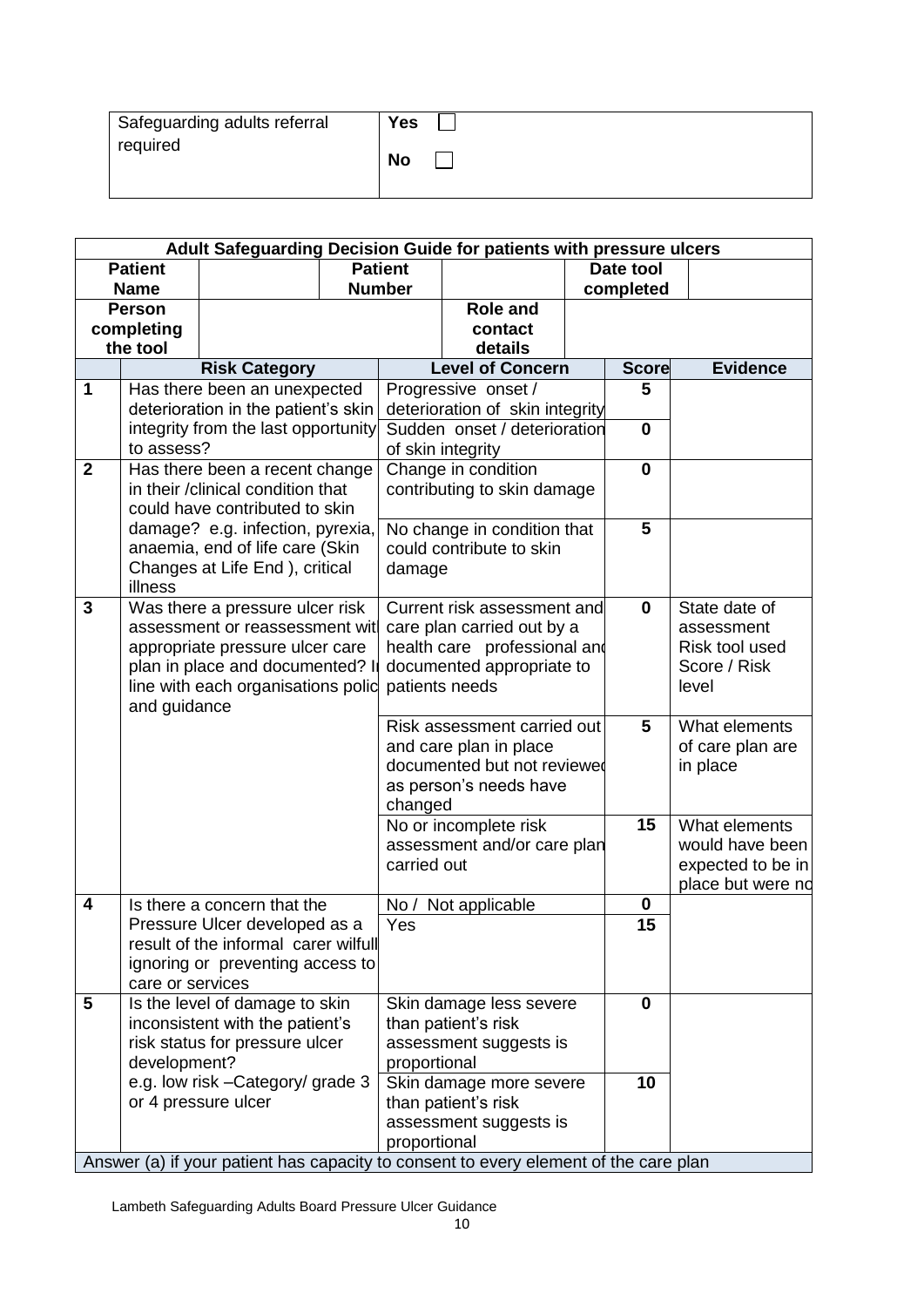Answer (b) if your patient has been assessed as not having capacity to consent to any of the care plan or some capacity to consent to some but not all of the care plan

|    | care plan or some capacity to consent to some but not all or the care plan.                                                                                              |                                                                                                               |          |  |
|----|--------------------------------------------------------------------------------------------------------------------------------------------------------------------------|---------------------------------------------------------------------------------------------------------------|----------|--|
| 6A | Was the patient compliant with<br>the care plan having received                                                                                                          | Patient not compliant with<br>care plan                                                                       | O        |  |
|    | information regarding the risks<br>of non-compliance?                                                                                                                    | Patient compliant with some<br>aspects of care plan but not<br>all                                            | 3        |  |
|    |                                                                                                                                                                          | Patient compliant with care<br>plan or not given information<br>to enable them to make an<br>informed choice. | 5        |  |
| 6B | Was appropriate care undertaker<br>in the patient's best interests,<br>following the best interests                                                                      | Documentation of care<br>being undertaken in<br>patient's best interests                                      | $\bf{0}$ |  |
|    | checklist in the Mental Capacity<br>Act Code of Practice? (supported<br>by documentation, e.g. capacity<br>and best interest statements and<br>record of care delivered) | No documentation of care<br>being undertaken in<br>patient's best interests                                   | 10       |  |
|    |                                                                                                                                                                          | <b>Tota</b>                                                                                                   |          |  |

**If the score is 15 or over, a safeguarding adults referral is indicated. Use this form as your**  safeguarding referral to the relevant point of contact. When the decision guidance tool has **been completed, even when there is no indication that a safeguarding refferal needs to be made, the tool should be stored in the patient's notes.**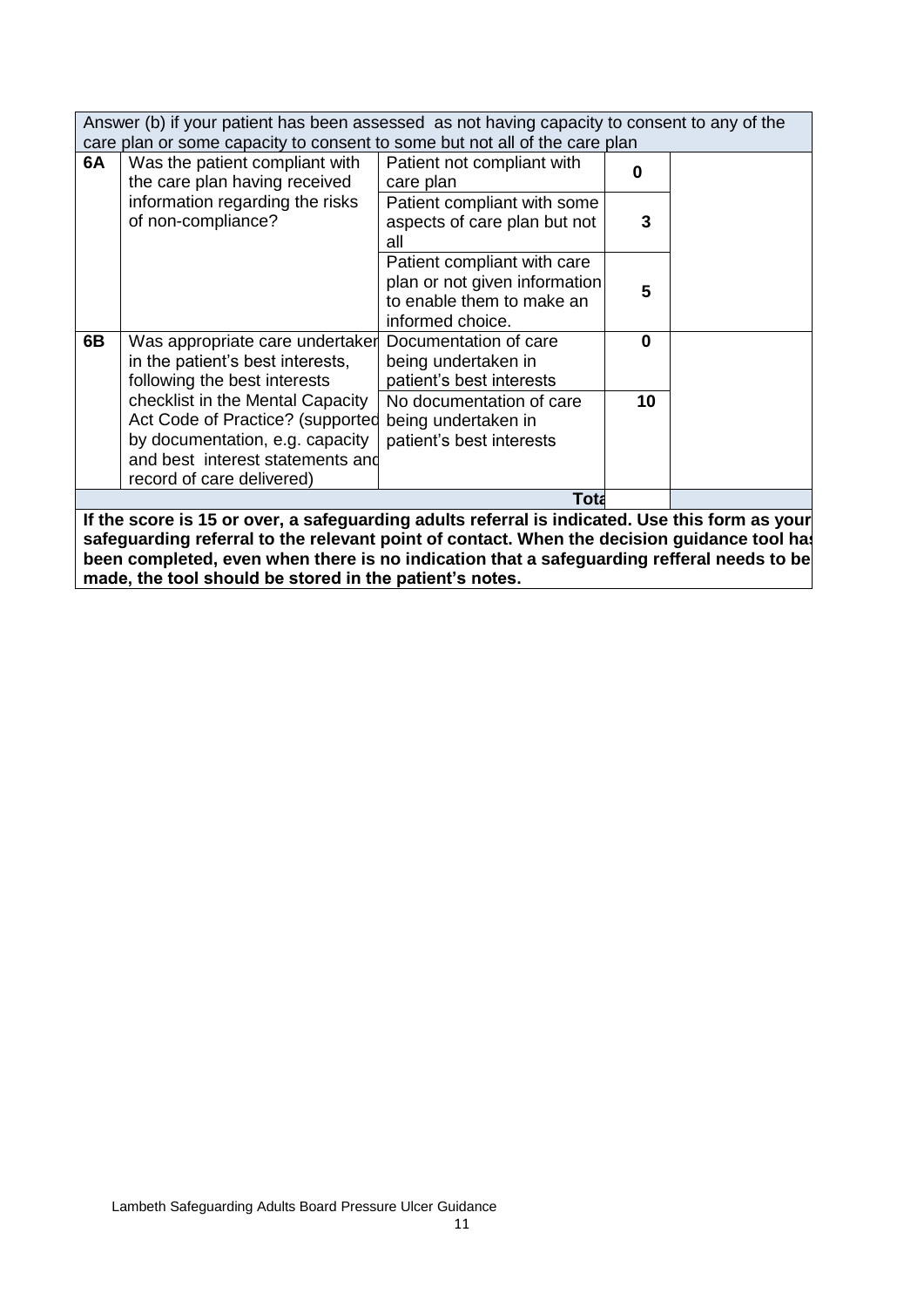

# **Appendix 2**

|                | <b>Mini RCA - Pressure ulcers</b>                                                       |                    |             |            |           |  |  |
|----------------|-----------------------------------------------------------------------------------------|--------------------|-------------|------------|-----------|--|--|
| Patient's name |                                                                                         | Age                |             |            |           |  |  |
| Datix no       |                                                                                         | <b>STEIS ref:</b>  |             |            |           |  |  |
| Completed by:  |                                                                                         | Date of completion |             |            |           |  |  |
| Hosp / NHS no  |                                                                                         | <b>DOB</b>         |             |            |           |  |  |
|                | Ward / Community team                                                                   |                    |             |            |           |  |  |
|                | <b>Assessment and findings</b>                                                          |                    |             |            |           |  |  |
| 1.             | Date pressure ulcer detected/date deterioration of ulcer detected                       |                    |             |            |           |  |  |
| 2.             | Where was the person resident when the pressure ulcer was acquired                      |                    |             |            |           |  |  |
| 3.             | Current waterlow / braden score                                                         | <b>Date</b>        |             |            |           |  |  |
| 4.             | Previous waterlow / braden score                                                        | <b>Score</b>       | <b>Date</b> |            |           |  |  |
| 5.             | Location and size of pressure ulcer(s)                                                  |                    |             |            |           |  |  |
| 6.             | Grade / stage of pressure ulcer(s)                                                      |                    |             |            |           |  |  |
| 7.             | Reason for admission / transfer?                                                        |                    |             |            |           |  |  |
| 8.             | Outline any relevant past medical history                                               |                    |             |            |           |  |  |
| 9.             | Has a movement and handling assessment been carried out? (delete as appropriate)        |                    |             | Yes        | No        |  |  |
| 10.            | Were there delays in:                                                                   |                    |             |            |           |  |  |
|                | using appropriate preventative equipment<br>$\bullet$                                   |                    |             |            |           |  |  |
|                | providing nursing care<br>$\bullet$                                                     |                    |             |            |           |  |  |
|                | If $yes$ – please state reason                                                          |                    |             |            |           |  |  |
|                |                                                                                         |                    |             |            |           |  |  |
| 11.            | Comments / additional information:                                                      |                    |             |            |           |  |  |
|                |                                                                                         |                    |             |            |           |  |  |
| 12.            | Has there been a rapid onset / deterioration of skin integrity? (delete as appropriate) |                    |             | Yes        | No        |  |  |
| 13.            | Has there been a change in medical condition? (delete as appropriate)                   |                    |             | Yes        | <b>No</b> |  |  |
|                | If yes, explain briefly:                                                                |                    |             |            |           |  |  |
|                |                                                                                         |                    |             |            |           |  |  |
| 14.            | Were reasonable steps taken to prevent skin damage?                                     |                    |             | Yes        | No        |  |  |
|                | Appropriate pressure relieving mattress (delete as appropriate)                         |                    |             | Yes        | No        |  |  |
|                | <b>Regular turning</b> (delete as appropriate)                                          |                    |             | Yes        | No.       |  |  |
|                | Heel protectors (delete as appropriate)                                                 |                    |             | Yes        | No        |  |  |
|                | Pressure relieving cushion (delete as appropriate)                                      |                    |             | Yes        | No        |  |  |
|                | Regular skin checks (delete as appropriate)                                             |                    |             | Yes        | No        |  |  |
|                | <b>Other</b> (please specify)                                                           |                    |             |            |           |  |  |
|                |                                                                                         |                    |             |            |           |  |  |
| 15.            | Were the pressure areas and any skin breaks monitored regularly                         |                    |             | Yes        | No        |  |  |
| 16.            | Were treatments and care plans altered as necessary and recorded                        |                    |             | Yes        | No        |  |  |
| 17.            | Was there concordance with the care plan?                                               |                    |             | Yes        | No        |  |  |
| 18.            | If no - please explain what the issues were:                                            |                    |             |            |           |  |  |
|                |                                                                                         |                    |             |            |           |  |  |
| 19.            | Did the patient have capacity to make informed decisions?                               |                    |             | Yes<br>Yes | No<br>No  |  |  |
|                | Was the capacity assessment recorded                                                    |                    |             |            |           |  |  |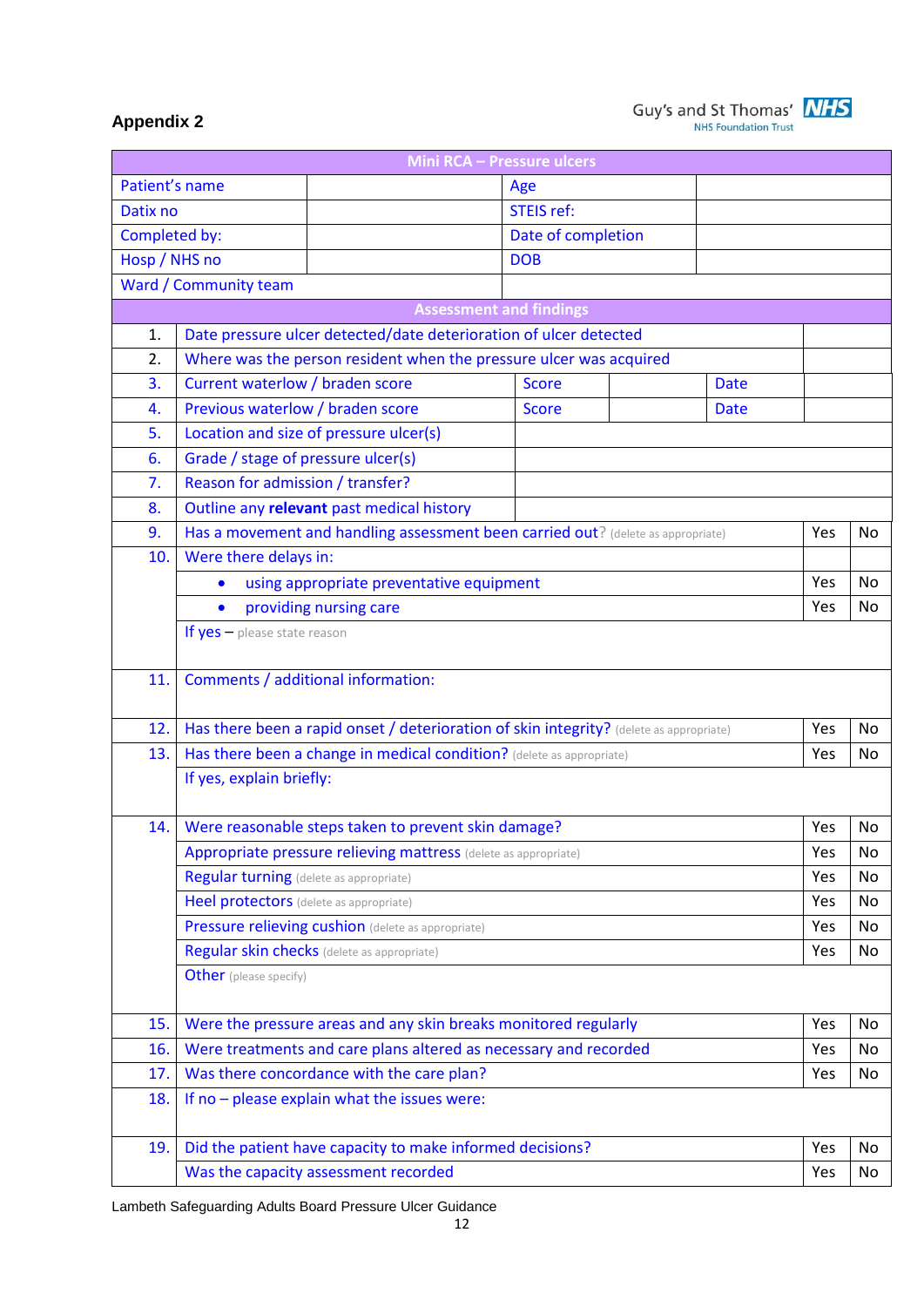|             | Are / were there concerns regarding family / carers?                                                 |                    |         |         | Yes         | No  |
|-------------|------------------------------------------------------------------------------------------------------|--------------------|---------|---------|-------------|-----|
|             | Is a safeguarding referral needed?                                                                   |                    |         |         | Yes         | No. |
| 20.         | Were agreed protocols followed? (delete as appropriate)                                              |                    |         |         | Yes         | No  |
| 21.         | <b>Summary of findings</b>                                                                           |                    |         |         |             |     |
| 22.         | Root causes - what caused the pressure ulcer to develop / deteriorate?                               |                    |         |         |             |     |
| 23.         | Is there any concern about nursing care? (delete as appropriate)                                     |                    |         |         | Yes         | No. |
|             | If yes please provide detail                                                                         |                    |         |         |             |     |
| 24.         | What are the lessons learned (if any)?                                                               |                    |         |         |             |     |
| 25.         | Actions to be taken to address any lessons learned                                                   |                    | By when | In GSTT | To be added |     |
|             |                                                                                                      |                    |         | action  | (Y/N)       |     |
|             |                                                                                                      |                    |         | plan    |             |     |
|             | $\bullet$                                                                                            |                    |         |         |             |     |
|             | $\bullet$                                                                                            |                    |         |         |             |     |
|             |                                                                                                      |                    |         |         |             |     |
|             |                                                                                                      |                    |         |         |             |     |
| 26.         | If any actions are not being added to the GSTT action plan please specify monitoring arrangements    |                    |         |         |             |     |
|             |                                                                                                      |                    |         |         |             |     |
| 27.         | Being open (duty of candour) for PUs grade 3 / 4 please detail discussion/s with the patient (family |                    |         |         |             |     |
|             | / carers if the patient consents / does not have capacity) about the pressure ulcers                 |                    |         |         |             |     |
|             |                                                                                                      |                    |         | Date:   |             |     |
|             |                                                                                                      |                    |         |         |             |     |
| 28.         | Copy of the mini RCA provided to the patient / family / carers                                       |                    |         | Date    |             |     |
| <b>Name</b> |                                                                                                      | <b>Designation</b> |         | Date:   |             |     |
| <b>Name</b> |                                                                                                      | <b>Designation</b> |         | Date:   |             |     |

| Formal approval by pressure ulcer assurance group |  |  |  |  |  |
|---------------------------------------------------|--|--|--|--|--|
| <b>Date</b>                                       |  |  |  |  |  |
|                                                   |  |  |  |  |  |
| <b>Date</b>                                       |  |  |  |  |  |
|                                                   |  |  |  |  |  |
| <b>Date</b>                                       |  |  |  |  |  |
|                                                   |  |  |  |  |  |
|                                                   |  |  |  |  |  |
|                                                   |  |  |  |  |  |
|                                                   |  |  |  |  |  |
|                                                   |  |  |  |  |  |
|                                                   |  |  |  |  |  |
|                                                   |  |  |  |  |  |
|                                                   |  |  |  |  |  |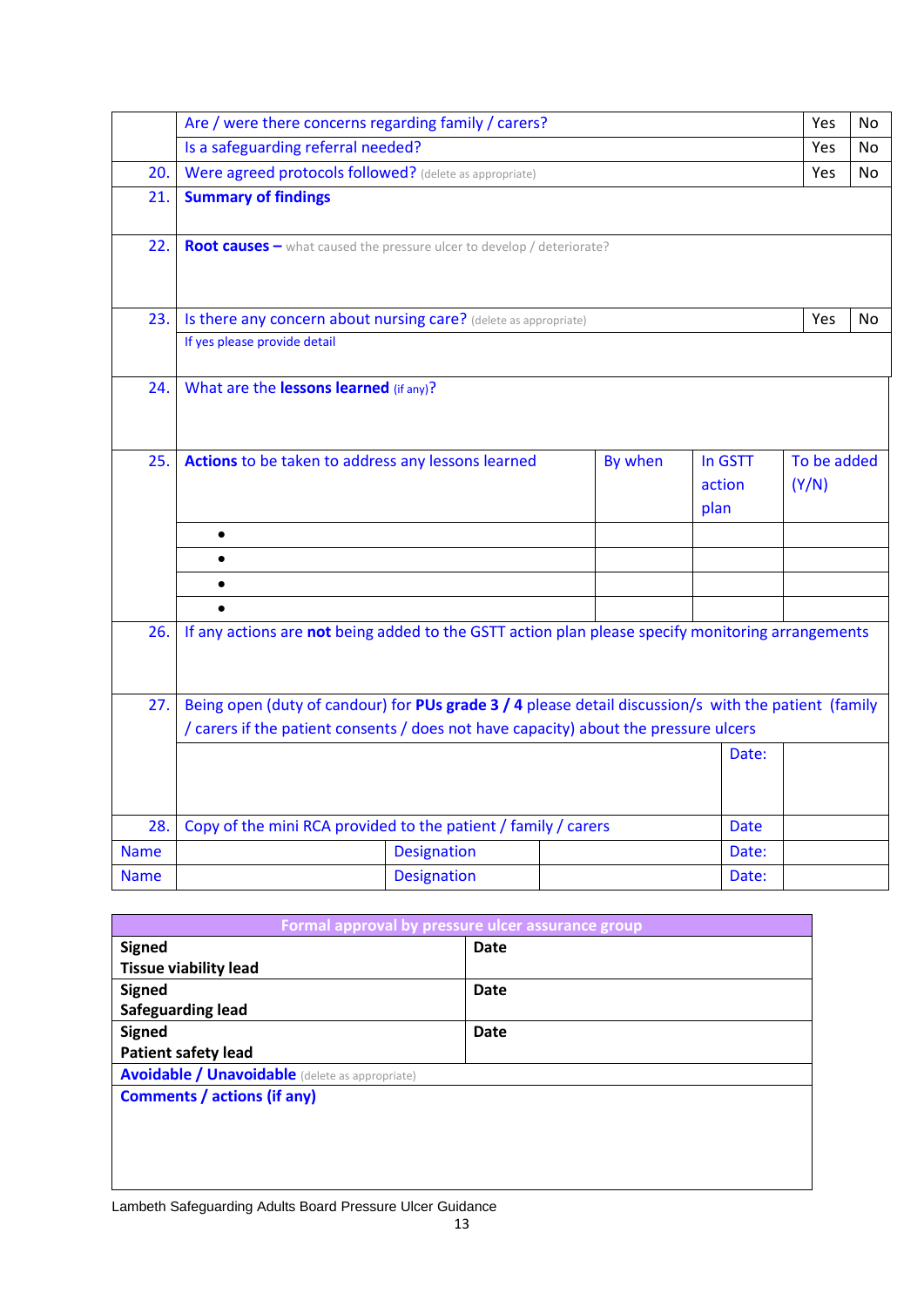#### **Mini-RCA "Crib" Sheet**

Please read this sheet before completing a mini-RCA.

All mini RCAs should be completed within **5 days** of reporting on Datix (IR1) for all GSTT acquired stage 2 pressure ulcers and above.

The form must be fully completed - incomplete mini RCAs will not be accepted by the pressure ulcer assurance group and returned for revision. This will delay the ratification process.

#### **Points to remember:**

- Only outline the events and timeline related to the pressure ulcer developing not the whole patient's history
- Please do not over-write an existing document; it is essential that dates and patient information are accurate
- Ensure that you have dated when assessments were completed and pressure relieving equipment provided
- Please document the date the pressure ulcer was first noted
- If a patient declined care and was judged to lack capacity, please confirm a best interest process was followed and documented
- If a patient declined care / equipment, and had capacity, please make sure it is made clear in the mini RCA what information the patient was given about the consequences of this to enable them to make an informed decision
- Please ensure all sections are completed as fully as possible including root causes, lessons learned and what actions are being taken in the clinical area to prevent this occurring again
- For pressure ulcers grade 3 & 4 the Duty of Candour applies. It is important to document discussions with the patient or where appropriate relatives and carers both in the patient records and record on the mini RCA form.
- The form must be electronically signed by two people
- Once fully completed a typed word version (not scanned copy) should be emailed to: :Risk Management

:Tissue Viability Nurse Specialists

:Safeguarding Adults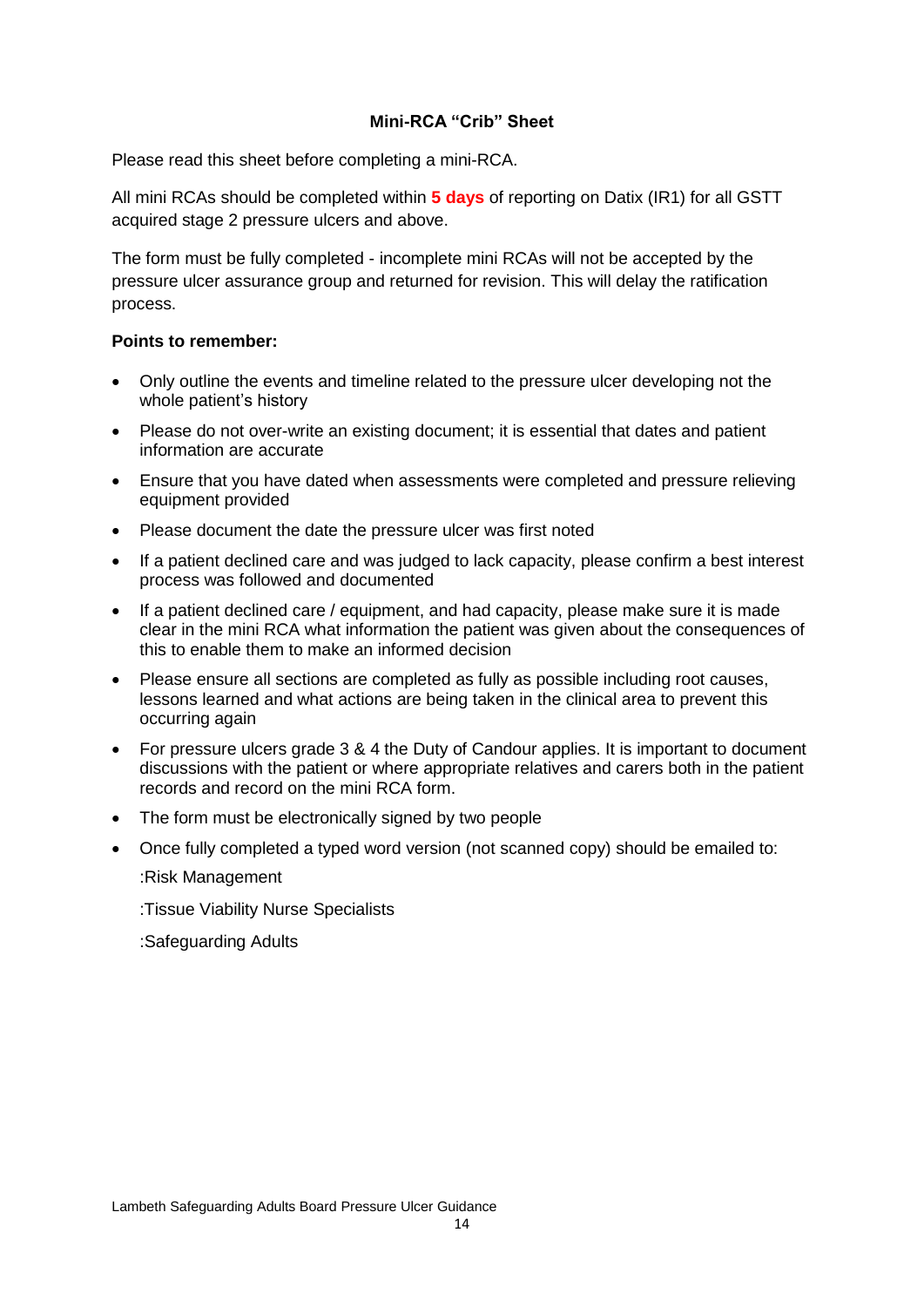

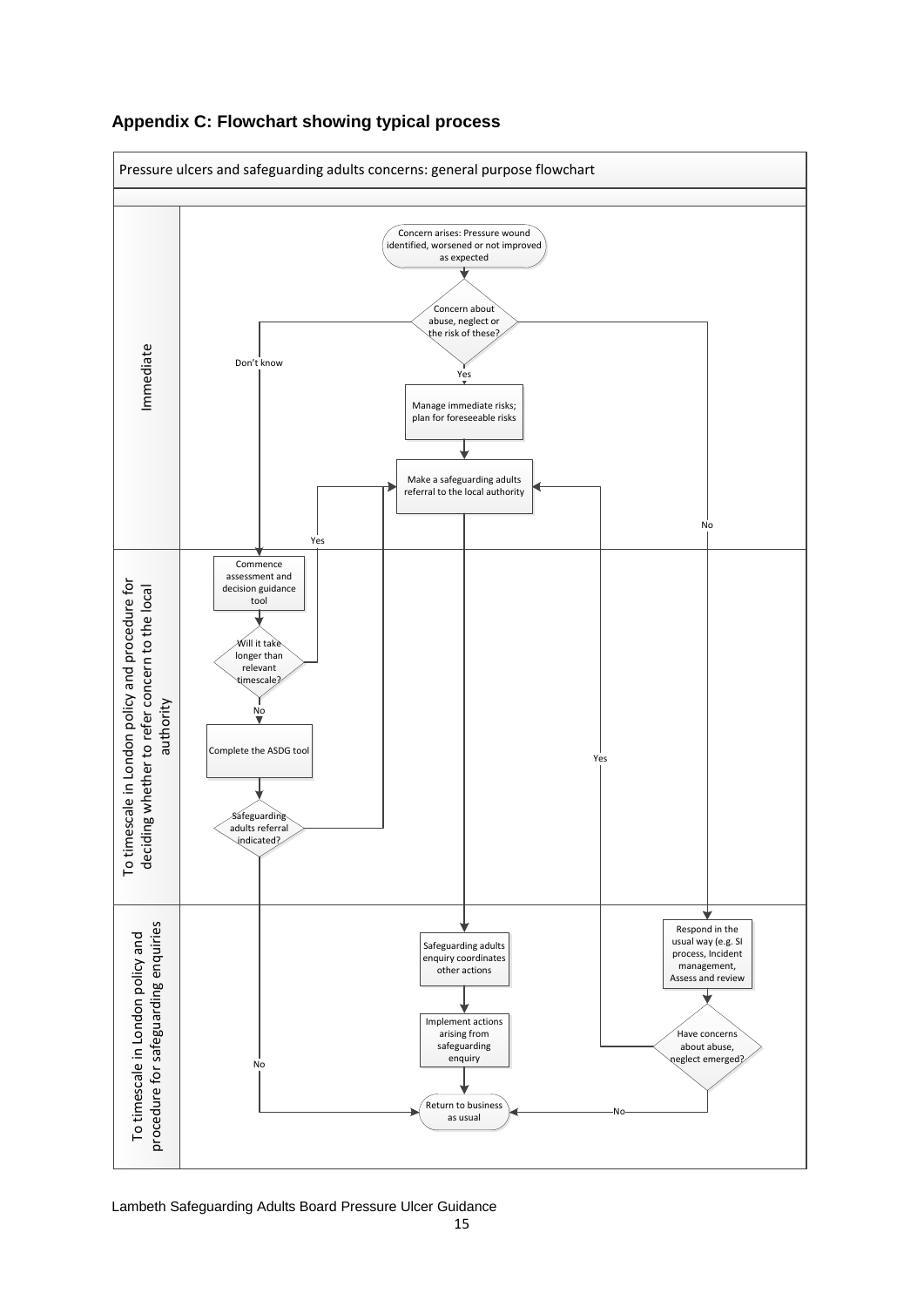# **Appendix D: NHS England (London Region) good practice principles**

#### **Pressure Ulcers**

**The broad principals of good practice in relation to Maintaining skin integrity**

**Preventing pressure ulcers should be a key priority for all agencies and may or may not be an indicator of abuse. They do however have a significantly adverse effect upon a person's quality of life and should be prevented.**

## **If they do occur, irrespective of which investigation is being used, organisational learning has to occur.**

- All care, support and explanation for patients who are at risk of developing pressure ulcers or who have pressure ulcers has to be done within: The principals of the MCA and the principals of duty of care and autonomy for those who have capacity.
- The engagement of, carers, paid and unpaid and legal representatives such as those holding LPOA for Health and welfare and relatives should be evident for those who lack capacity.
- Patients should receive an initial and on-going risk assessment within 6 hours of the first episode of care.
- Those assessed as at risk should be cared for as quidance suggests dependent upon the degree of risk.
- This should include a care plan that records the frequency of pressure area care required/skin care regime and the type of pressure relieving equipment required.
- An optimum environment should be created to maintain skin integrity or where compromised the ideal wound healing interventions. This will include satisfactory maintenance/referral/management of nutrition and Hydration; hygiene; continence care and maintaining mobility.
- Good communication is essential, which would include accurately recorded assessments; care/treatment plan; transfer/discharge forms and includes open/transparent and appropriate information sharing between agencies.

# **Safeguarding considerations**

- All NHS organisations have a duty of candour and transparency in their outcomes.
- Any pressure ulcer may be an indicator of neglect/abuse; therefore all should be appropriately assessed to identify any possible safeguarding concerns.
- Not all grade 3/4 pressure ulcers are indicative of abuse/neglect.
- Patients must be involved and empowered to engage with all stages of the safeguarding process and, their preferred outcome must be recorded.
- Once a safeguarding concern is identified, a safeguarding alert must be raised within the guidelines of the Local Policy and procedure timescales to safeguard adults from abuse.
- Keep up to date with best practice/evidence through learning the lessons from the investigation process.
- A duty of candour and openness is applicable and important for all concerned.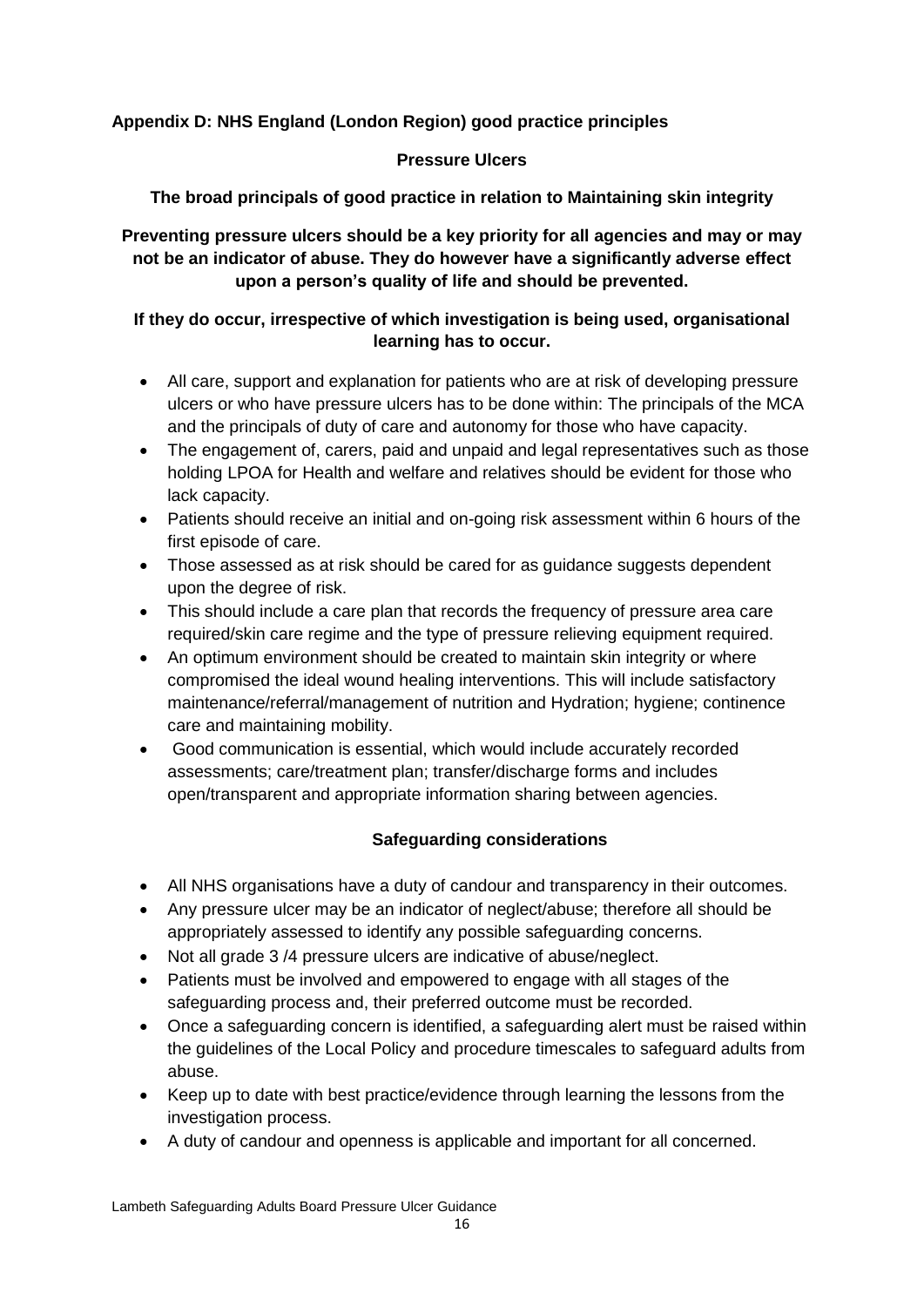## **Appendix E: Roles and responsibilities**

#### *Local authority*

Local authorities have adult social care responsibilities for

- Assessing the needs of people who may be in need of care and support, and leading multiagency planning about how those needs are best met. This might involve the local authority arranging for care and support or providing the person with a Direct Payment so that they can arrange their own care
- Leading on the response to safeguarding adults concerns. In particular they have duties to
	- o Make, or cause to be made, a Safeguarding Adults Enquiry when there is a concern that a person with care and support needs has experienced or is at risk of abuse or neglect and, because of their care and support needs, they cannot protect themselves from the abuse or neglect
	- $\circ$  On completion of a Safeguarding Adults Enquiry, to determine what, if any, action needs to be taken and who by.

Local authorities may have arrangements in place to delegate some or all of their adult social care functions to other bodies. A common example of this is where social care responsibilities for people with mental health needs are undertaken by multi-disciplinary teams within health services. In this document, references to the "local authority" should also be taken to relate to such arrangements.

#### *General Practitioners*

General Practitioners (GPs) are lead clinicians for day-to-day contact with patients. For people with or at risk of pressure ulcers they have a key role in recognising, assessing, responding, monitoring and referring.

Through Clinical Commissioning Groups, GPs also have a role in ensuring that the right types of service are available for people with or at risk of pressure ulcers.

#### *Community Health Services*

Community Health Services had a role in targeted health services.

- Community nurses have roles in regard to recognising, assessing, responding, monitoring and referring to pressure wounds and the risks of these
- Tissue Viability Nurses have particular expertise and play a role in giving specialist advice to health and social care partners as well as in managing complex cases

#### Acute Health providers;

 Primary prevention through risk assessment of all in-patients and taking appropriate actions to minimise that risk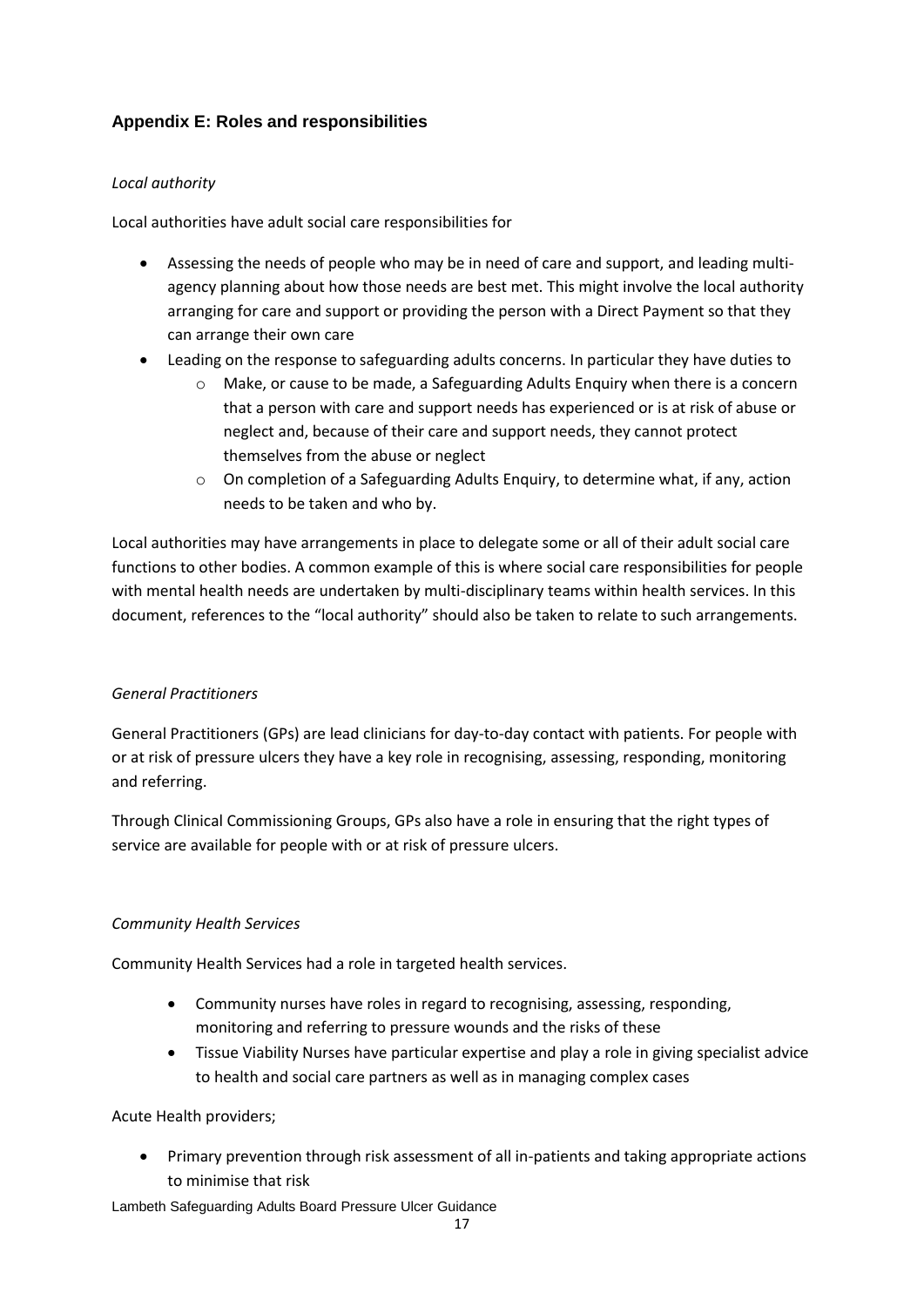- Early recognition of skin breakdown, assessment, responding to any skin break down and continuously monitoring healing progress
- Providing patient information

#### *Clinical Commissioning Groups*

Clinical Commissioning Groups (CCGs) commission the bulk of local health services, other than GPs, so they have a role in ensuring that the right type and amount of services are available to meet the healthcare needs of the population, and for checking the quality of these services. They contract with care homes and home care providers for Continuing Care Patients.

Where things have gone wrong and a health provider needs to undertake a Serious Incident (SI) investigation, CCGs review the quality and timeliness of the investigation and implementation of any learning.

#### *NHS England*

NHS England commission GP services, and they oversee the work of CCGs. They set expectations about how CCGs and health providers undertake SI investigations.

#### *Home care providers*

These are services that provide care to people in their own homes. These are mostly independent or voluntary sector organisations, and are regulated by CQC. Local authorities and CCGs will have contractual arrangements with these providers to deliver care on their behalf, and many people will contract directly with these services to meet their care needs.

#### *Care Homes and Care Homes with Nursing*

Care homes are used by people whose health and social care needs are such that living in their own homes is not possible. People might pay for their care home placement themselves, or some or all of it might be paid for by a local authority or a CCG. Care homes are staffed by care workers; care homes with nursing have nursing staff in addition. Care homes are responsible for ensuring they are able to meet the needs of people living there, and that they respond appropriately to changes in health and care needs.

#### *Social Care Commissioners*

Social care commissioners contract with home care and care home providers. They are responsible for monitoring services they contract with to ensure services are of good quality.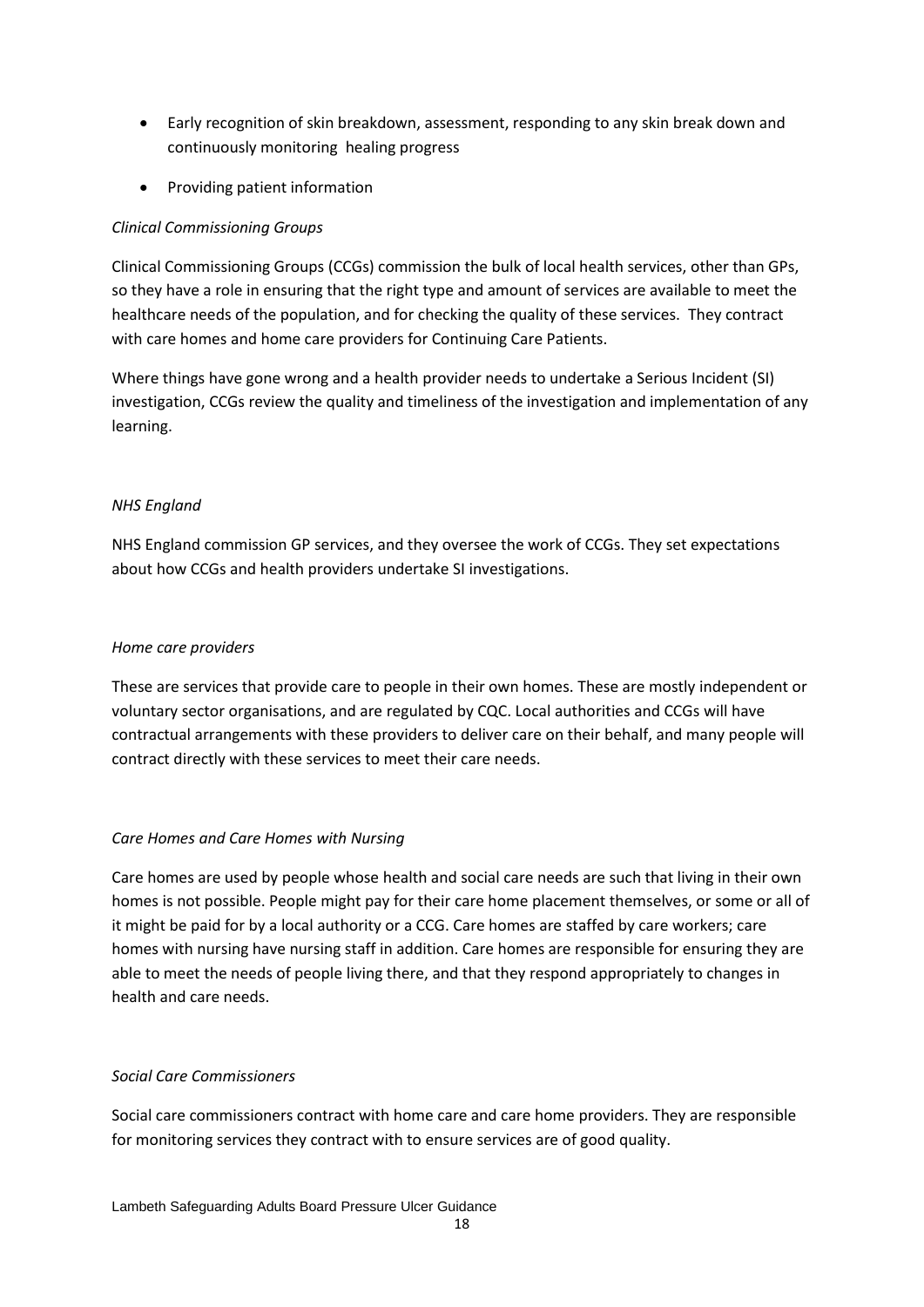#### A**ppendix F: Applying the RASCI model to safeguarding concerns relating to pressure ulcers**

The RASCI model can help clarify roles in a project such as a safeguarding enquiry. For each task involved, identify who is responsible, accountable, or supportive of the work and who is to be consulted, and to be informed

**Responsible**: The person or stakeholder that leads the doing of the work. They must complete the task or objective or make the decision. There must be one and only one R. R has an integration role and is directly accountable for quality of decisions. This person ensures that the task is completed effectively and handed over for sign off for approval by A to move on to the next step.

**Accountable**: Person or stakeholder who is the "owner" of the task. He or she must sign off or approve when the task, objective or decision is complete. This person must make sure that responsibilities are assigned in the matrix for all related activities. There can be more than one A, but the aim is always to have as few as possible, since all A's must approve every action that takes place. This person coaches, provides feedback, adds value, provides direction, sets overall terms of reference and is ultimately accountable for overseeing the implementation.

**Supportive:** The person or team of individuals who are needed to do "the real work."

**Consulted**: People or stakeholders who need to give input before the work can be done and signed-off on. These people are "in the loop" and active participants, and the communication with them is two-way. C's input should be obtained before a decision is made, though it may not necessarily be used.

Informed: People or stakeholders who need to be kept "in the picture." They need updates on progress or decisions, but they do not need to be formally consulted, nor do they contribute directly to the task or decision. They should be advised after decisions have been made to avoid being sucked into the decision making.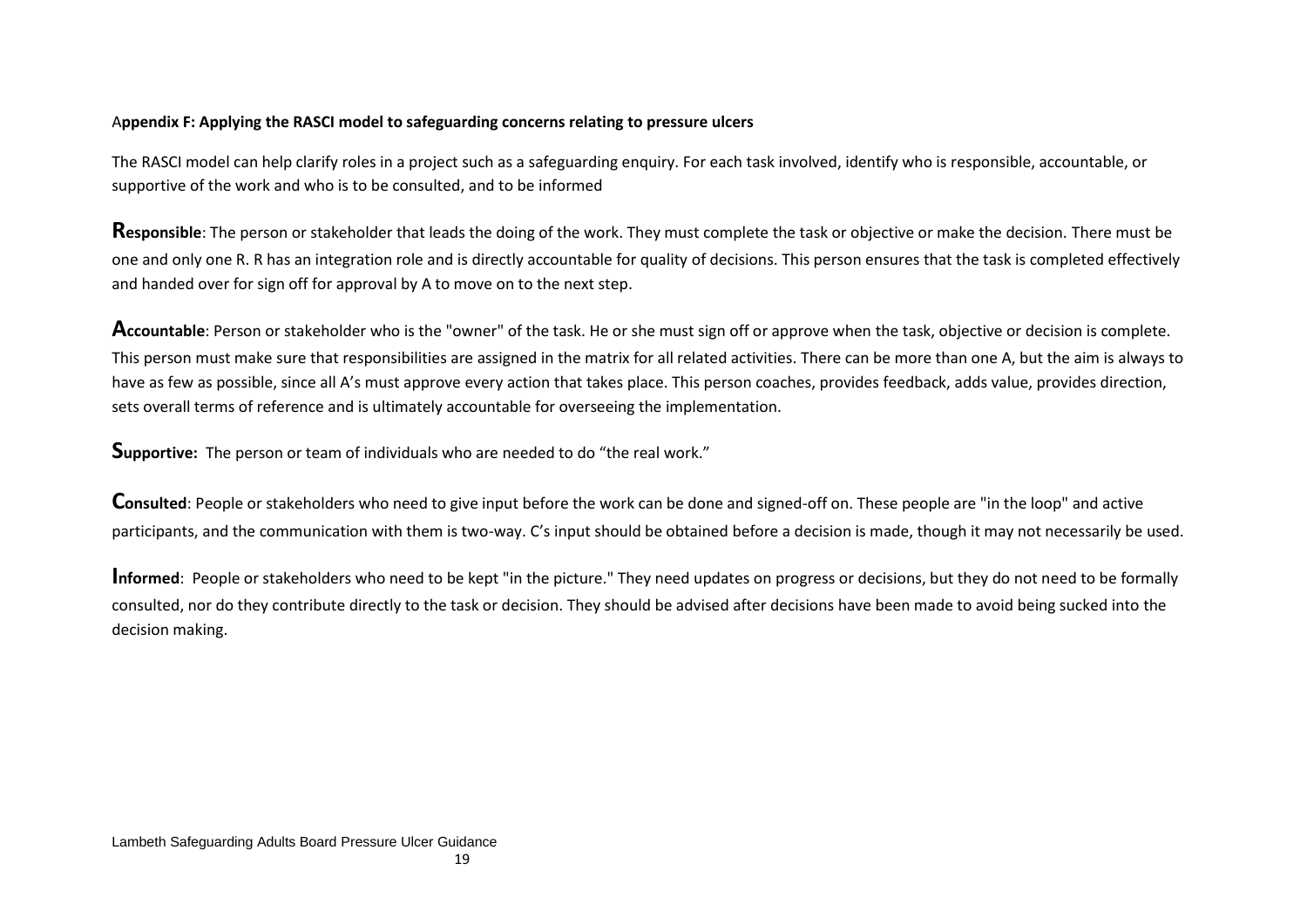For example: A safeguarding concern arises when a person who lives in a care home arrives at hospital by ambulance. The person is in a somewhat unkempt state, and the ambulance crew say this was the condition they were in when they arrived at the care home. They also mention that there were delays both with the response from the ambulance service to the call from the care home, and once they arrived at the hospital with A&E being able to receive the person from the ambulance. A couple of hours after they have arrived at hospital, staff and A&E notice that the person has pressure ulcers. The hospital staff make a safeguarding referral to the local authority, noting there is the potential that the pressure wounds could be associated with possible neglect at the care home, by the ambulance service, or the hospital. A RASCI matrix for the likely steps involved in responding to such a situation might look like this

|                        | Person at<br>risk | Local<br><b>Authority:</b> | Local<br><b>Authority:</b> | Hospital     | Ambulance<br><b>Service</b> | Care<br>Home | <b>Healthcare</b><br><b>Commissioner</b> | <b>Social Care</b><br><b>Commissioner</b> | <b>CQC</b> |
|------------------------|-------------------|----------------------------|----------------------------|--------------|-----------------------------|--------------|------------------------------------------|-------------------------------------------|------------|
|                        |                   | <b>SAM</b> role            | IO role                    |              |                             |              |                                          |                                           |            |
|                        |                   |                            |                            |              |                             |              |                                          |                                           |            |
| Immediate risk         |                   |                            |                            |              |                             |              |                                          |                                           |            |
| management             | $\mathsf{C}$      | $\overline{A}$             | $\mathsf{R}$               | $\sf S$      | $\sf S$                     | S            |                                          |                                           |            |
| <b>Deciding what</b>   |                   |                            |                            |              |                             |              |                                          |                                           |            |
| the safeguarding       | $\sf S$           | $\overline{A}$             | $\mathsf R$                | $\mathsf C$  | $\mathsf C$                 | $\mathsf C$  | C                                        | C                                         |            |
| enquiry will           |                   |                            |                            |              |                             |              |                                          |                                           |            |
| involve                |                   |                            |                            |              |                             |              |                                          |                                           |            |
| <b>Undertaking the</b> | $\mathsf C$       | Α                          | $\mathsf R$                | $\mathsf{S}$ | S                           | S.           | S                                        | S                                         |            |
| safeguarding           |                   |                            |                            |              |                             |              |                                          |                                           |            |
| enquiry                |                   |                            |                            |              |                             |              |                                          |                                           |            |
| Developing the         | $\mathsf S$       | Α                          | $\mathsf R$                | $\mathsf C$  | $\mathsf C$                 | $\mathsf C$  | $\mathsf C$                              | $\mathsf C$                               |            |
| safeguarding           |                   |                            |                            |              |                             |              |                                          |                                           |            |
| plan                   |                   |                            |                            |              |                             |              |                                          |                                           |            |
| Implementing           | $\mathsf{S}$      | A                          | $\mathsf R$                | S            | S                           | S.           | S                                        | S                                         |            |
| the safeguarding       |                   |                            |                            |              |                             |              |                                          |                                           |            |
| plan                   |                   |                            |                            |              |                             |              |                                          |                                           |            |